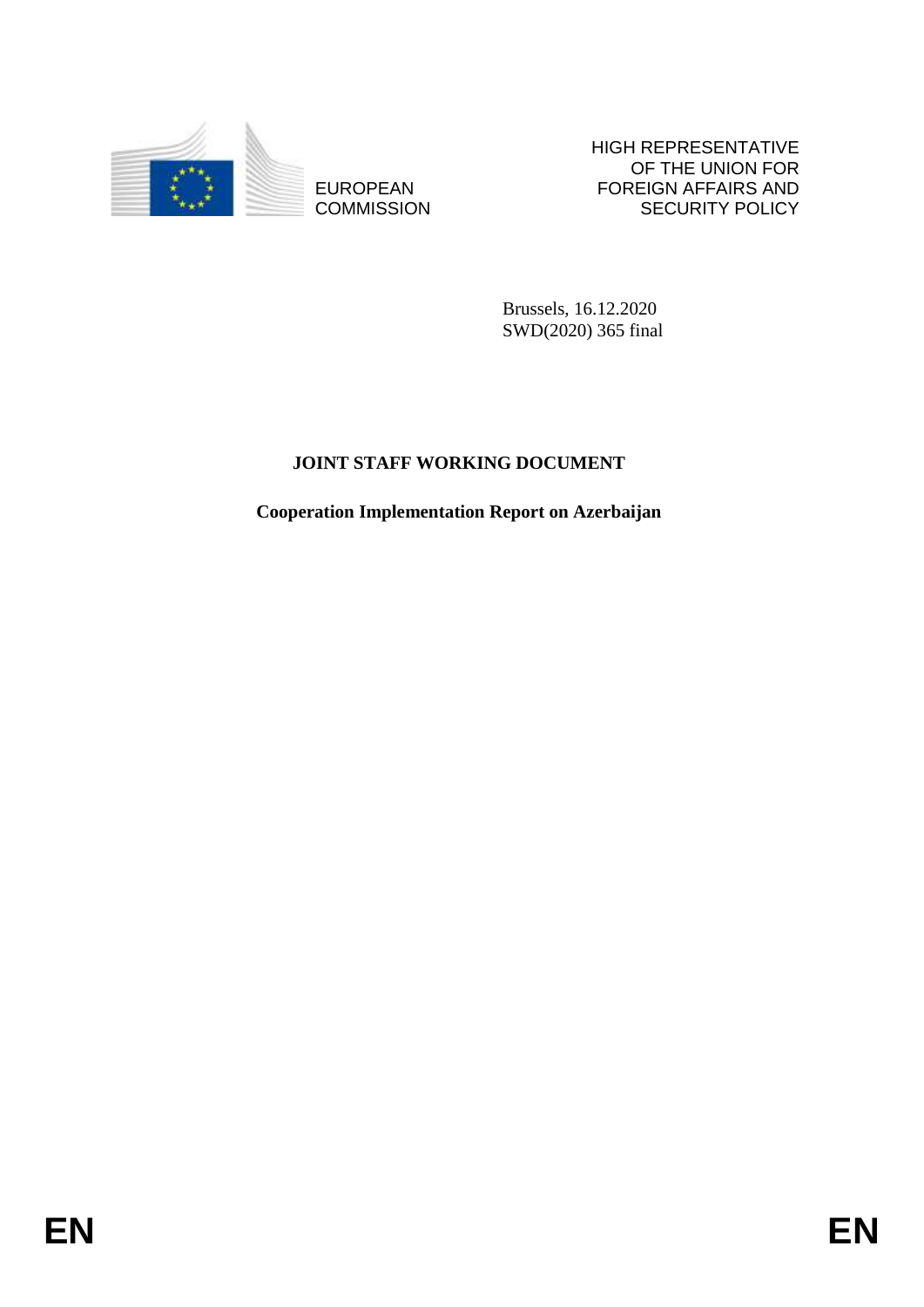### **Cooperation Implementation Report on Azerbaijan**

### **1. Introduction and summary**

In line with the revised European Neighbourhood Policy (ENP), this report outlines key reforms and developments in Azerbaijan's relations with the European Union (EU) since the publication of the previous implementation report of 11 March 2019<sup>1</sup>. The report focuses on the priority areas set out in the EU-Azerbaijan Partnership Priorities<sup>2</sup>: i) strengthening institutions and good governance; ii) economic development and market opportunities; iii) connectivity, energy efficiency, environment and climate action; iv) mobility and people-to-people contacts. A Partnership Priorities Facility worth EUR 27 million of EU funding was set up to help Azerbaijan in implementing the Partnership Priorities, focusing in the medium term on the economic resilience of the country in the context of the COVID-19 pandemic crisis. The Facility is a key part of the EU response to COVID-19 in Azerbaijan.

Since July 2019, no progress has been made in the negotiations of the new EU-Azerbaijan comprehensive agreement nor in the negotiations of the EU-Azerbaijan Aviation agreement.

The partnership in connectivity continues to play an important role in EU-Azerbaijan cooperation. On 29 February 2020, the meeting on the Memorandum of Understanding of EU-Azerbaijan Azerbaijan strategic partnership<sup>3</sup> in the energy field took place in Baku to discuss ways to improve energy security and diversification of energy supplies as well as the ongoing implementation of the Southern Gas Corridor. The Sixth Ministerial Meeting of the Southern Gas Corridor Advisory Council took place in Baku on 28 February 2020. The completion of the Southern Gas Corridor between Azerbaijan and Europe and the first dispatch of gas is envisaged by the end of 2020. Furthermore, the EU and Azerbaijan will be working towards providing additional gas supplies to the EU and to the Western Balkans by extending the capacities of the TANAP (Trans-Anatolian) - TAP (Trans-Adriatic) pipelines and building additional pipeline connections towards Western Balkans and EU.

The EU remains Azerbaijan's first trading partner, accounting for 36.7% of Azerbaijan's total trade in 2019<sup>4</sup>. More specifically, the EU is Azerbaijan's biggest export and second biggest import market with a 51 % share in Azerbaijan's exports and a 16 % share in its imports. Azerbaijan's exports to the EU remain very heavily dominated by fuels, which represented 98.4 % of its total exports to the EU in 2019<sup>5</sup>. The EU is also one of Azerbaijan's largest foreign investors, both in the oil and non-oil sectors<sup>6</sup>. Over the last five years, the EU invested more than EUR 15 billion in Azerbaijan<sup>7</sup>. Over 400 EU companies were doing business in Azerbaijan in  $2019^8$ .

**.** 

<sup>&</sup>lt;sup>1</sup> SWD(2019) 107 final: [https://eeas.europa.eu/sites/eeas/files/2019\\_report\\_on\\_eu-](https://eeas.europa.eu/sites/eeas/files/2019_report_on_eu-azerbaijan_relations_in_the_framework_of_the_revised_european_neighbourhood_policy_0.pdf)

[azerbaijan\\_relations\\_in\\_the\\_framework\\_of\\_the\\_revised\\_european\\_neighbourhood\\_policy\\_0.pdf](https://eeas.europa.eu/sites/eeas/files/2019_report_on_eu-azerbaijan_relations_in_the_framework_of_the_revised_european_neighbourhood_policy_0.pdf)

<sup>2</sup> [https://eeas.europa.eu/headquarters/headquarters-homepage/48244/partnership-priorities-between-eu-and](https://eeas.europa.eu/headquarters/headquarters-homepage/48244/partnership-priorities-between-eu-and-azerbaijan-reinforce-bilateral-agenda_en)[azerbaijan-reinforce-bilateral-agenda\\_en](https://eeas.europa.eu/headquarters/headquarters-homepage/48244/partnership-priorities-between-eu-and-azerbaijan-reinforce-bilateral-agenda_en)

 $\frac{3}{10}$ [http://www.europarl.europa.eu/meetdocs/2009\\_2014/documents/dsca/dv/dsca\\_20130321\\_14/dsca\\_20130321\\_1](http://www.europarl.europa.eu/meetdocs/2009_2014/documents/dsca/dv/dsca_20130321_14/dsca_20130321_14en.pdf) [4en.pdf](http://www.europarl.europa.eu/meetdocs/2009_2014/documents/dsca/dv/dsca_20130321_14/dsca_20130321_14en.pdf)

<sup>&</sup>lt;sup>4</sup> <https://ec.europa.eu/trade/policy/countries-and-regions/countries/azerbaijan/>

<sup>&</sup>lt;sup>5</sup> [https://eeas.europa.eu/sites/eeas/files/eap\\_factsheet\\_azerbaijan\\_eng.pdf](https://eeas.europa.eu/sites/eeas/files/eap_factsheet_azerbaijan_eng.pdf)

<sup>6</sup> [https://eeas.europa.eu/sites/eeas/files/eap\\_factsheet\\_azerbaijan\\_eng.pdf](https://eeas.europa.eu/sites/eeas/files/eap_factsheet_azerbaijan_eng.pdf)

<sup>7</sup> [https://eeas.europa.eu/sites/eeas/files/eu\\_business\\_climate\\_report\\_2019.pdf](https://eeas.europa.eu/sites/eeas/files/eu_business_climate_report_2019.pdf)

<sup>8</sup> [https://eeas.europa.eu/sites/eeas/files/eu\\_business\\_climate\\_report\\_2019.pdf](https://eeas.europa.eu/sites/eeas/files/eu_business_climate_report_2019.pdf)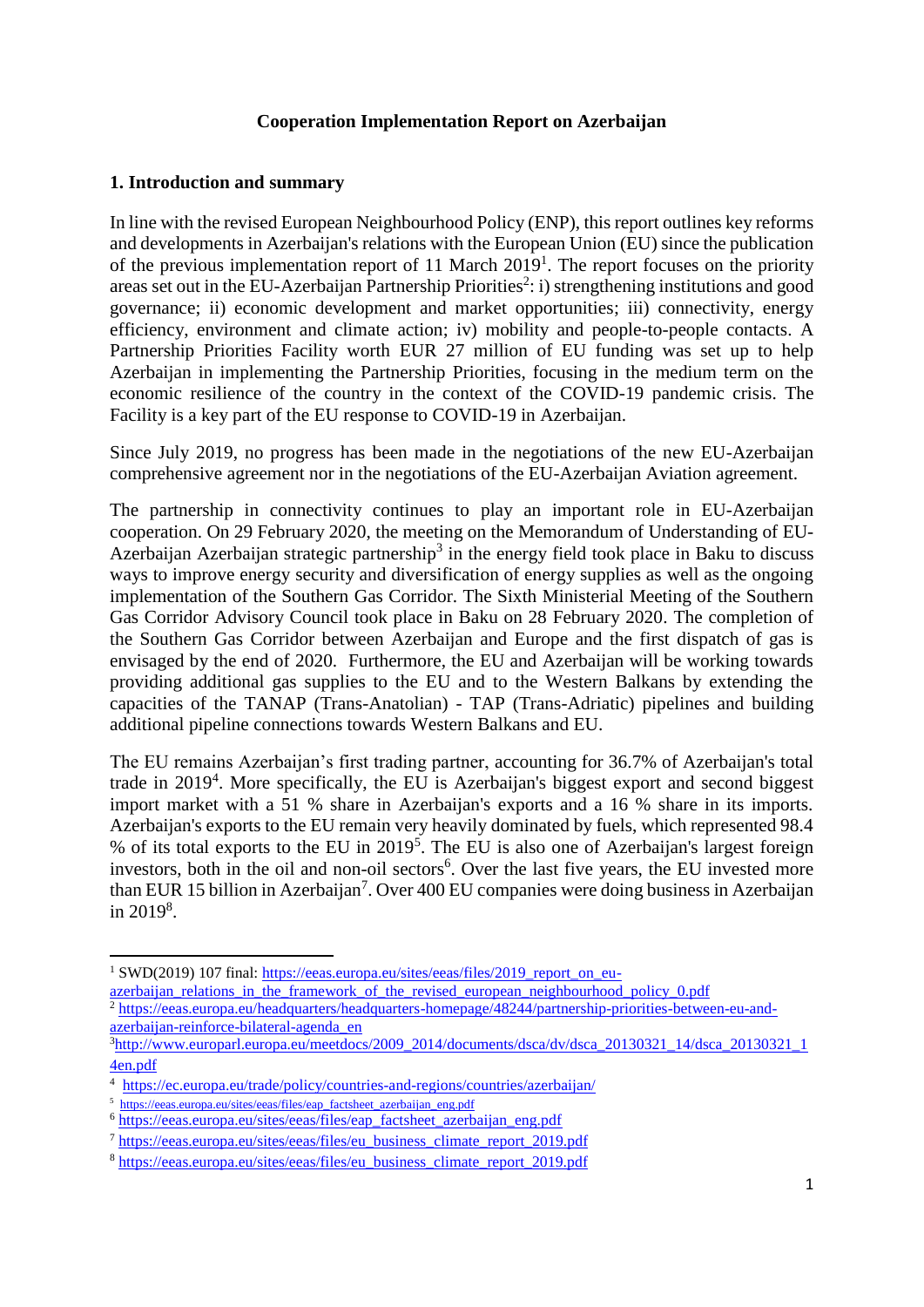The EU supports the economic diversification of Azerbaijan and promotes reforms to improve the business climate in the country, including through assistance for agriculture and rural development as well as vocational education and training. The EU also remains the largest foreign donor supporting civil society in Azerbaijan.

The EU continued to fully support the agreed conflict resolution format of the Organisation for Security and Cooperation in Europe (OSCE) Minsk Group Co-Chairs. In the reporting period, the President of the European Council and the EU High Representative for Foreign Affairs and Security Policy/Vice-President of the European Commission (HR/VP) supported continued efforts towards peace. This included bilateral contacts with the leaders of Armenia and Azerbaijan and providing support through the EU Special Representative for the South Caucasus and the crisis in Georgia. Such EU engagement with Armenia, Azerbaijan, the Minsk Group Co-Chairs and regional actors has been particularly active in response to the outbreak of large scale hostilities in the Nagorno-Karabakh conflict zone on 27 September 2020. On 1 October the European Council called for their immediate cessation and re-engagement of Armenia and Azerbaijan in substantive negotiations without preconditions. The HR/VP issued statements, as well as declarations on behalf of the EU on 11 October and 19 November<sup>9</sup>. The EU welcomed the cessation of hostilities in and around Nagorno-Karabakh following the Russia-brokered ceasefire of 9 November agreed between Armenia and Azerbaijan and called for strict respect of the ceasefire. The cessation of hostilities is only a first step to end the longstanding Nagorno-Karabakh conflict. The EU considered that efforts must be renewed for a negotiated, comprehensive and sustainable settlement of the conflict, including on the status of Nagorno-Karabakh. The EU reiterated its full support to the international format of the OSCE Minsk Group led by its Co-Chairs and to the Personal Representative of the OSCE CiO to pursue this objective. The EU stands ready to effectively contribute in the shaping of a durable and comprehensive settlement of the conflict, including where possible through support for stabilisation, post conflict rehabilitation and confidence building measures.

The EU has provided in total EUR 3.9 million in humanitarian funding, including the initial allocation of EUR 0.5 million to the International Committee of Red Cross (ICRC) and EUR 0.4 million to the International Federation of Red Cross and Red Crescent (IFRC) for the Armenian Red Cross and [Red Crescent Society of Azerbaijan.](https://www.ifrc.org/en/what-we-do/where-we-work/europe/red-crescent-society-of-azerbaijan/)

Following the outbreak of the COVID-19 pandemic in Azerbaijan the government introduced a strict lockdown of the country (including restrictions to commercial flights), which has since been prolonged several times with a varying degree of restrictions and continues to be in force until 1 December 2020. Several public events were cancelled, including the Baku Forum, UEFA 2020 Cup and Formula 1 Race. The government adopted an Action Plan aimed to strengthen the medical resilience and to provide socio-economic assistance measures resulting from the double crisis of COVID-19 and dropping oil prices. Azerbaijan also established a State Fund to fight Covid-19 based on private and corporate donations. The Ministry of Economy has published a package of measures on 1 April 2020 aiming to assist most vulnerable individuals and most affected businesses. Entrepreneurs who have suffered certain losses as a result of a pandemic were provided with tax benefits and were temporarily exempted from property tax

 $\overline{a}$ 

<sup>9</sup> [https://www.consilium.europa.eu/en/press/press-releases/2020/10/11/nagorno-karabakh-declaration-by-the](https://www.consilium.europa.eu/en/press/press-releases/2020/10/11/nagorno-karabakh-declaration-by-the-high-representative-on-behalf-of-the-european-union/)high-representative-on-behalf-of-the-european-union/; [https://www.consilium.europa.eu/en/press/press](https://www.consilium.europa.eu/en/press/press-releases/2020/11/19/nagorno-karabakh-declaration-by-the-high-representative-on-behalf-of-the-european-union/)[releases/2020/11/19/nagorno-karabakh-declaration-by-the-high-representative-on-behalf-of-the-european-union/](https://www.consilium.europa.eu/en/press/press-releases/2020/11/19/nagorno-karabakh-declaration-by-the-high-representative-on-behalf-of-the-european-union/)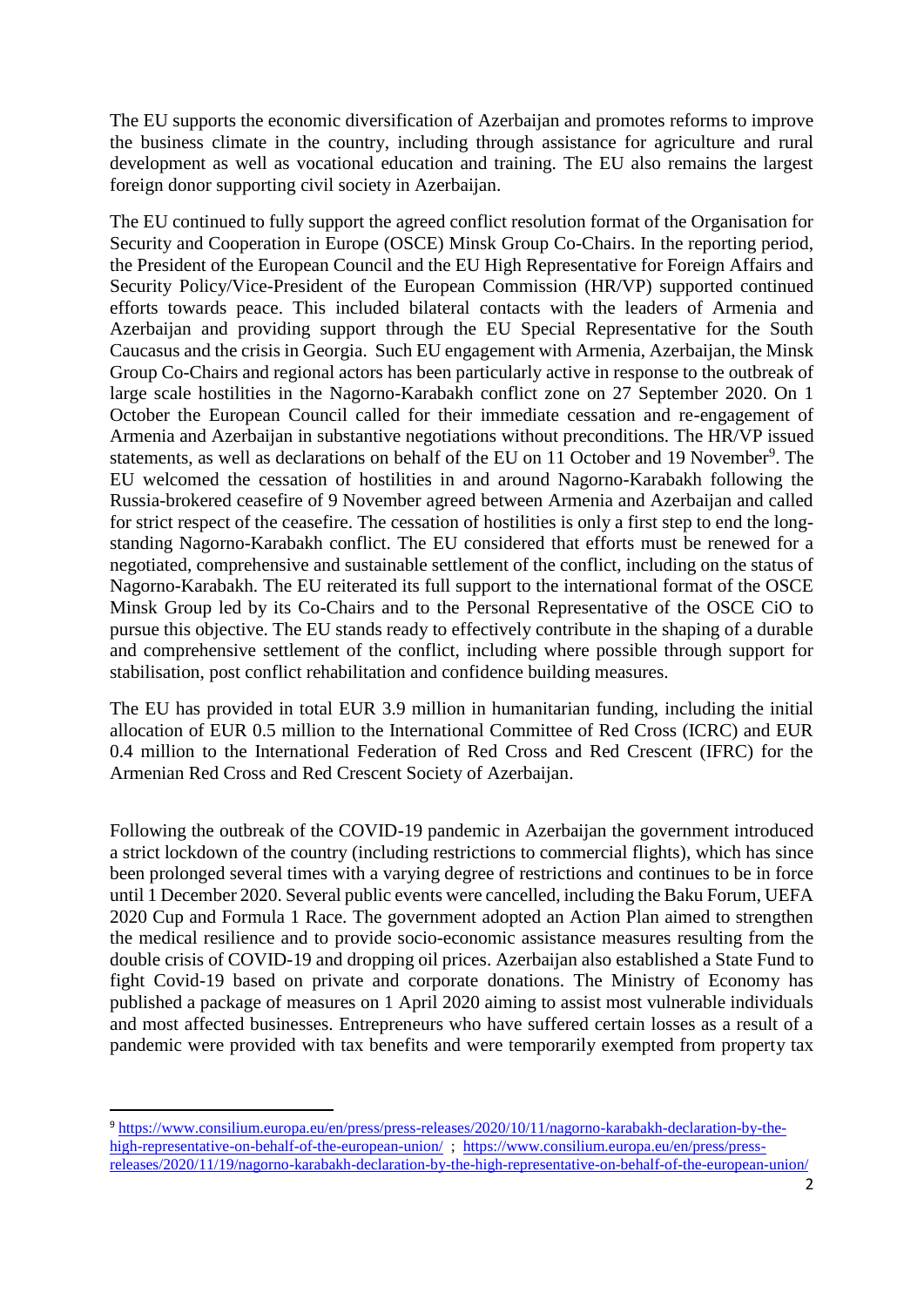and land tax. The interest rate on unpaid taxes, as well as mandatory state social insurance and unemployment insurance fees were deferred for a certain period.

The COVID-19 pandemic hit Azerbaijan in March 2020, causing human and economic loss. The government took measures to address the health emergency and to inject liquidity into the economy. On 18 March, the European Commission and the HR/VP adopted a Joint Communication<sup>10</sup> on the future of the Eastern Partnership, which includes proposals on EU support to public health in the partner countries. On 8 April, they issued a Joint Communication on the global EU response to  $\text{CovID-19}^{11}$  inter alia stressing s solidarity with the Eastern partners, address immediate needs, mitigate the impact of the crisis and stimulate recovery. Since the outbreak of the COVID-19 pandemic in March 2020, the EU has provided EUR 31.6 million in COVID-19 related assistance to Azerbaijan. This is complemented by other EU regional support such as medical equipment supplied to Azerbaijan via the World Health Organisation. On an international level, on 4 May 2020, President Aliyev chaired an online Non-Alignment Movement (NAM) Contact Group Summit which focused on the fight against COVID-19. Azerbaijani President successfully follow through his initiative to organize a special session of the UNGA on COVID-19 in September 2020. Azerbaijan also acted as a donor country, with about USD 5 million to the World Health Organisation, USD 5 million to Iran, sending medical supplies to Xian City and Mianyang of China, and humanitarian aid to Bosnia and Herzegovina to support their fight against coronavirus pandemic.

# **2. Foreign and security policy**

Azerbaijan's foreign and security policy pursues a **multi-vector approach** maintaining close relations with its neighbours Turkey, Russia, Iran and Georgia, as well as with countries in Asia (China, India, Pakistan, etc.), Europe and the U.S. President Aliyev's visit to China on 24 April 2019 paved the way for strengthening Azerbaijan's cooperation with China notably in the framework of the Belt and Road initiative<sup>12</sup>. The outbreak of hostilities in and around Nagorno-Karabakh that started on 27 September 2020 has witnessed strong Turkish support for Azerbaijan and a further strengthening of the strategic partnership between Azerbaijan and Turkey.

Azerbaijan actively participates in **alliances with neighbours and regional blocs** (the Caspian Sea, the Commonwealth of Independent States and the Cooperation Council of Turkic Speaking States). Azerbaijan hosted the 18th Summit of the Non-Aligned Movement in October 2019 in Baku and took over the chairmanship of the Non-Aligned Movement for 2019-2022, with international peace and security featuring at the top of its agenda. On 4 May 2020, an online Summit of the Non–Aligned Movement (NAM) states "United Against COVID-19" was held at the initiative of Azerbaijani President.

Azerbaijan's **relations with the EU** continue within bilateral and multilateral frameworks. High-level bilateral visits took place: Azerbaijani President visited Brussels on 13 May 2019; the President of the European Council visited Baku on 9 July 2019 and the Commissioner for

**<sup>.</sup>** <sup>10</sup> [https://ec.europa.eu/neighbourhood-](https://ec.europa.eu/neighbourhood-enlargement/sites/near/files/joint_communication_on_the_eap_policy_beyond_2020.pdf)

[enlargement/sites/near/files/joint\\_communication\\_on\\_the\\_eap\\_policy\\_beyond\\_2020.pdf](https://ec.europa.eu/neighbourhood-enlargement/sites/near/files/joint_communication_on_the_eap_policy_beyond_2020.pdf)

<sup>11</sup>[https://ec.europa.eu/international-partnerships/system/files/joint-comm-2020-eu-global-response\\_en.pdf](https://ec.europa.eu/international-partnerships/system/files/joint-comm-2020-eu-global-response_en.pdf)

<sup>12</sup> [https://en.president.az/articles/32852;](https://en.president.az/articles/32852)<https://en.president.az/articles/34246>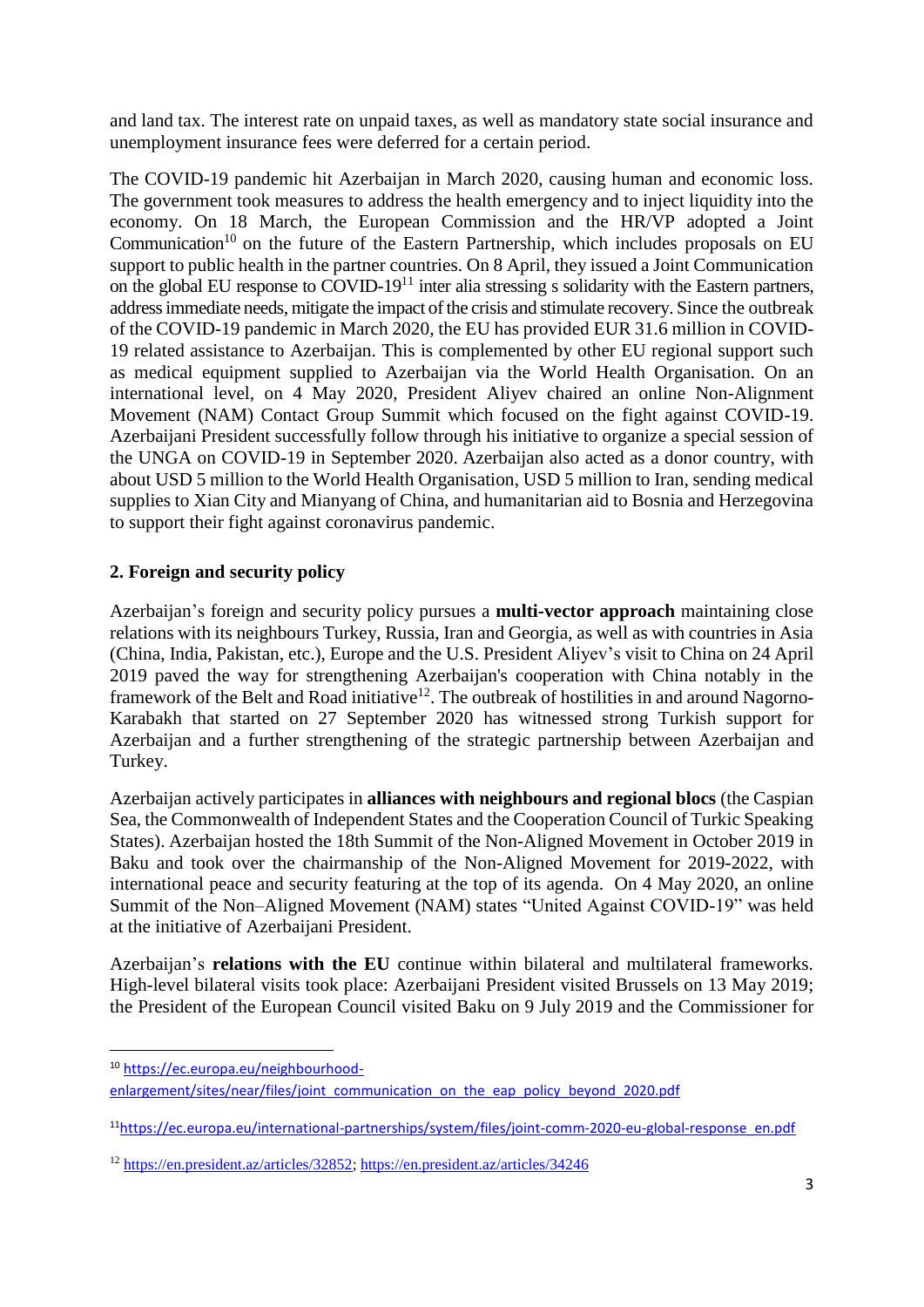Neighbourhood and Enlargement on 13 June 2019. Azerbaijan participated in the celebrations of the 10th anniversary of the Eastern Partnership on 13 May 2019 in Brussels and continued to take part in the activities of its platforms and panels. The 2nd EU-Azerbaijan High-level dialogue on security was held in Baku on 19 December 2019. On 17 February 2020, a meeting of the EU-Azerbaijan Subcommittee on Trade, Economic and Related Legal Issues took place. On 4-5 March 2020 the 8th EU-Azerbaijan Subcommittee on Justice, Freedom, Security and Human Rights and Democracy took place. A video-conference of the leaders of the Eastern Partnership with participation of the Azerbaijani President with focus on the COVID-19 response took place on 18 June 2020. A videoconference of the Commissioner for Neighbourhood and Enlargement and the 6 Foreign Ministers of the Eastern partner countries was held on 1 July. Bilateral discussions between the Commissioner for Neighbourhood and Enlargement and the Azerbaijani Foreign Minister took place on 18 February, 6 July and 18 September. An EU-Azerbaijan Cooperation Committee took place on 19 November 2020. Following an EU-Azerbaijan Cooperation Council meeting on 4 April 2019, the next meeting of the Cooperation Council will be held in Brussels on 18 December 2020.

In the field of **civil protection**, Azerbaijan participates in the third phase of the regional programme for prevention, preparedness and response to natural and man-made disasters in the Eastern neighbourhood, which aims to enhance cooperation among partner countries on disaster risk management as well as their cooperation with the EU Civil Protection Mechanism (UCPM). The action was launched in October 2020.

On the **Nagorno-Karabakh conflict**, the EU continued to fully support the agreed conflict resolution format led by the OSCE Minsk Group Co-Chairs. The Co-Chairs and the Personal Representative of the OSCE Chairperson-in-Office followed up on the meeting between the President of Azerbaijan and the Prime Minister of Armenia on 29 March 2019 in Vienna and facilitated subsequent Foreign Ministers meetings held under their auspices. The Foreign Ministers of the co-chair countries stressed that the status quo is unacceptable and there can be no military solution to the conflict, and called on both sides to engage in the substantive negotiations in good faith and without creating unnecessary delays or conditions<sup>13</sup>.

Discussions on humanitarian measures between Armenia's and Azerbaijan's leaders, in Vienna on 28 June 2019, led to an exchange of prisoners. Reciprocal visits of Azerbaijani and Armenian journalists took place in November 2019. On 30 January 2020, the Co-Chairs and both Foreign Ministers met in Geneva and discussed possible next steps to prepare the populations for peace, principles and elements forming the basis of a future settlement, and timing and agenda for advancing the settlement process<sup>14</sup>. The leaders of Azerbaijan and Armenia held public debate on the Nagorno-Karabakh at the February 2020 Munich Security Conference.

Following up on the clashes on 12-13 July 2020 along the international border of Armenia and Azerbaijan, the HR/VP held separate telephone calls with the Foreign Ministers of both countries on 13 July and, for the first time, a trilateral phone call with both ministers on 22 July. He urged both sides to stop the armed confrontation and to refrain from actions and rhetoric that provoke tension. He also encouraged them to make use of the existing mechanism for direct

1

<sup>&</sup>lt;sup>13</sup> <https://www.osce.org/minsk-group/441242>

<sup>14</sup> <https://www.osce.org/minsk-group/445114>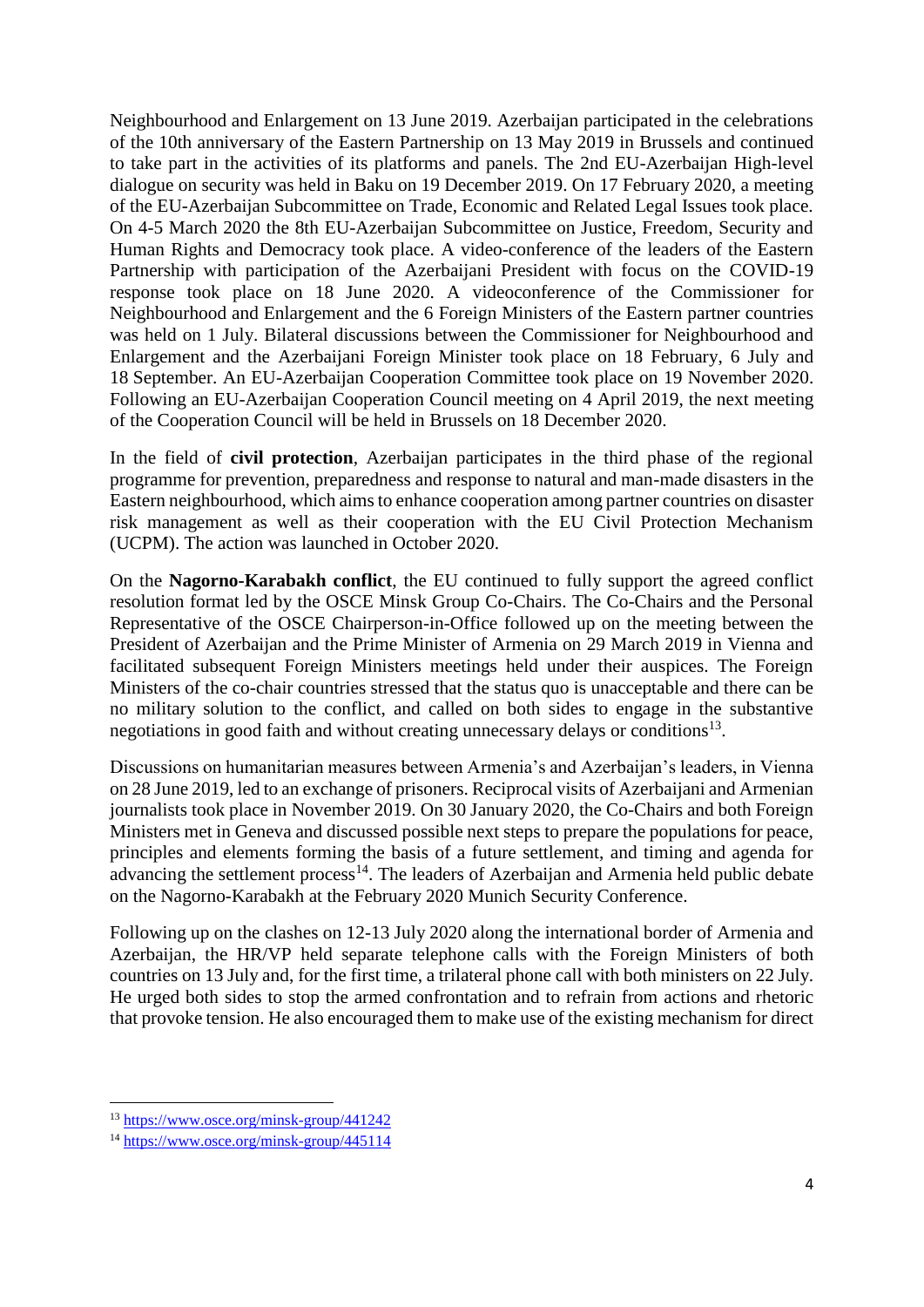communication and to re-engage in substantive negotiations on the key aspects of the Nagorno-Karabakh conflict settlement under the auspices of the Co-Chairs<sup>15</sup>.

Reacting to the large scale hostilities in and around the Nagorno-Karabakh conflict zone, which broke out on 27 September 2020, the EU actively engaged in efforts to de-escalate the situation, including through frequent contacts at the level of the President of the European Council and the HR/VP. On 27 September the HR/VP spoke to the Foreign Ministers of Armenia and Azerbaijan and issued a statement<sup>16</sup>. On 1 October the European Council also called for an immediate cessation of hostilities, urged parties to engage in substantive negotiations without preconditions and supported the Co-Chairs<sup>17</sup>. The President of the European Council spoke to the President of Azerbaijan and the Prime Minister of Armenia, and met in Brussels with the President of Armenia on 22 October. The HR/VP remained in constant contact with the Foreign Ministers of both sides throughout the months of October and November<sup>18</sup>. He also spoke with the Foreign Ministers of France, Russia, the US and Turkey.

The EU supported the humanitarian ceasefire agreements reached on 10 October in Moscow, on 17 October with the mediation of France and on 25 October in Washington and stated that continued fighting is unacceptable<sup>19</sup>. The EU condemned attacks on civilians and civilian installations, irrespective of their origin and reminded the sides to the conflict of their obligations to protect civilian lives under international humanitarian  $law^{20}$ .

After the cessation of hostilities, the EU called on all parties to continue to strictly respect the ceasefire. It urged all regional actors to refrain from any actions or rhetoric that could jeopardise the ceasefire, as well as called for the full and prompt withdrawal of all foreign fighters from the region. It will follow closely the implementation of the provisions of the ceasefire, especially with regard to its monitoring mechanism. The EU recalled its firm opposition against the use of force, in particular the use of cluster ammunitions and incendiary weapons, as a mean

<sup>17</sup> https://twitter.com/josepborrellf/status/1312820337386622977?lang=en;

1

[https://eeas.europa.eu/headquarters/headquarters-homepage\\_en/87158/Nagorno-](https://eeas.europa.eu/headquarters/headquarters-homepage_en/87158/Nagorno-Karabakh:%20Statement%20by%20the%20High%20Representative/Vice%20President%20Josep%20Borrell)

<sup>15</sup> [https://eeas.europa.eu/headquarters/headquarters-homepage/83266/armenia-azerbaijan-hrvp-borrell-convenes](https://eeas.europa.eu/headquarters/headquarters-homepage/83266/armenia-azerbaijan-hrvp-borrell-convenes-call-two-foreign-ministers_en)[call-two-foreign-ministers\\_en](https://eeas.europa.eu/headquarters/headquarters-homepage/83266/armenia-azerbaijan-hrvp-borrell-convenes-call-two-foreign-ministers_en)

<sup>16</sup> <https://www.consilium.europa.eu/media/45910/021020-euco-final-conclusions.pdf>

[Karabakh:%20Statement%20by%20the%20High%20Representative/Vice%20President%20Josep%20Borrell;](https://eeas.europa.eu/headquarters/headquarters-homepage_en/87158/Nagorno-Karabakh:%20Statement%20by%20the%20High%20Representative/Vice%20President%20Josep%20Borrell) [https://eeas.europa.eu/headquarters/headquarters-homepage\\_en/88648/Nagorno-](https://eeas.europa.eu/headquarters/headquarters-homepage_en/88648/Nagorno-Karabakh:%20High%20Representative/Vice-President%20Josep%20Borrell%20spoke%20to%20the%20Foreign%20Ministers%20of%20Azerbaijan%20and%20Armenia)[Karabakh:%20High%20Representative/Vice-](https://eeas.europa.eu/headquarters/headquarters-homepage_en/88648/Nagorno-Karabakh:%20High%20Representative/Vice-President%20Josep%20Borrell%20spoke%20to%20the%20Foreign%20Ministers%20of%20Azerbaijan%20and%20Armenia)

[President%20Josep%20Borrell%20spoke%20to%20the%20Foreign%20Ministers%20of%20Azerbaijan%20and](https://eeas.europa.eu/headquarters/headquarters-homepage_en/88648/Nagorno-Karabakh:%20High%20Representative/Vice-President%20Josep%20Borrell%20spoke%20to%20the%20Foreign%20Ministers%20of%20Azerbaijan%20and%20Armenia) [%20Armenia](https://eeas.europa.eu/headquarters/headquarters-homepage_en/88648/Nagorno-Karabakh:%20High%20Representative/Vice-President%20Josep%20Borrell%20spoke%20to%20the%20Foreign%20Ministers%20of%20Azerbaijan%20and%20Armenia)

<sup>&</sup>lt;sup>18</sup> [https://eeas.europa.eu/headquarters/headquarters-homepage/88476/nagorno-karabakh-statement-high](https://eeas.europa.eu/headquarters/headquarters-homepage/88476/nagorno-karabakh-statement-high-representativevice-president-josep-borrell-cessation_en)[representativevice-president-josep-borrell-cessation\\_en;](https://eeas.europa.eu/headquarters/headquarters-homepage/88476/nagorno-karabakh-statement-high-representativevice-president-josep-borrell-cessation_en) [https://eeas.europa.eu/headquarters/headquarters](https://eeas.europa.eu/headquarters/headquarters-homepage_en/87158/Nagorno-Karabakh:%20Statement%20by%20the%20High%20Representative/Vice%20President%20Josep%20Borrell)[homepage\\_en/87158/Nagorno-](https://eeas.europa.eu/headquarters/headquarters-homepage_en/87158/Nagorno-Karabakh:%20Statement%20by%20the%20High%20Representative/Vice%20President%20Josep%20Borrell)

[Karabakh:%20Statement%20by%20the%20High%20Representative/Vice%20President%20Josep%20Borrell;](https://eeas.europa.eu/headquarters/headquarters-homepage_en/87158/Nagorno-Karabakh:%20Statement%20by%20the%20High%20Representative/Vice%20President%20Josep%20Borrell) [https://eeas.europa.eu/headquarters/headquarters-homepage/87708/nagorno-karabakh-statement-spokesperson](https://eeas.europa.eu/headquarters/headquarters-homepage/87708/nagorno-karabakh-statement-spokesperson-recent-attacks-targeting-civilians_en)[recent-attacks-targeting-civilians\\_en](https://eeas.europa.eu/headquarters/headquarters-homepage/87708/nagorno-karabakh-statement-spokesperson-recent-attacks-targeting-civilians_en)

<sup>&</sup>lt;sup>19</sup> [https://eeas.europa.eu/headquarters/headquarters-homepage/87141/azerbaijan-statement-spokesperson-strikes](https://eeas.europa.eu/headquarters/headquarters-homepage/87141/azerbaijan-statement-spokesperson-strikes-city-ganja_en)[city-ganja\\_en;](https://eeas.europa.eu/headquarters/headquarters-homepage/87141/azerbaijan-statement-spokesperson-strikes-city-ganja_en) [https://eeas.europa.eu/headquarters/headquarters-homepage\\_en/87158/Nagorno-](https://eeas.europa.eu/headquarters/headquarters-homepage_en/87158/Nagorno-Karabakh:%20Statement%20by%20the%20High%20Representative/Vice%20President%20Josep%20Borrell)

[Karabakh:%20Statement%20by%20the%20High%20Representative/Vice%20President%20Josep%20Borrell;](https://eeas.europa.eu/headquarters/headquarters-homepage_en/87158/Nagorno-Karabakh:%20Statement%20by%20the%20High%20Representative/Vice%20President%20Josep%20Borrell) [https://eeas.europa.eu/headquarters/headquarters-homepage/87708/nagorno-karabakh-statement-spokesperson](https://eeas.europa.eu/headquarters/headquarters-homepage/87708/nagorno-karabakh-statement-spokesperson-recent-attacks-targeting-civilians_en)[recent-attacks-targeting-civilians\\_en](https://eeas.europa.eu/headquarters/headquarters-homepage/87708/nagorno-karabakh-statement-spokesperson-recent-attacks-targeting-civilians_en)

<sup>20</sup> [https://www.consilium.europa.eu/en/press/press-releases/2020/11/19/nagorno-karabakh-declaration-by-the](https://www.consilium.europa.eu/en/press/press-releases/2020/11/19/nagorno-karabakh-declaration-by-the-high-representative-on-behalf-of-the-european-union/)[high-representative-on-behalf-of-the-european-union/](https://www.consilium.europa.eu/en/press/press-releases/2020/11/19/nagorno-karabakh-declaration-by-the-high-representative-on-behalf-of-the-european-union/)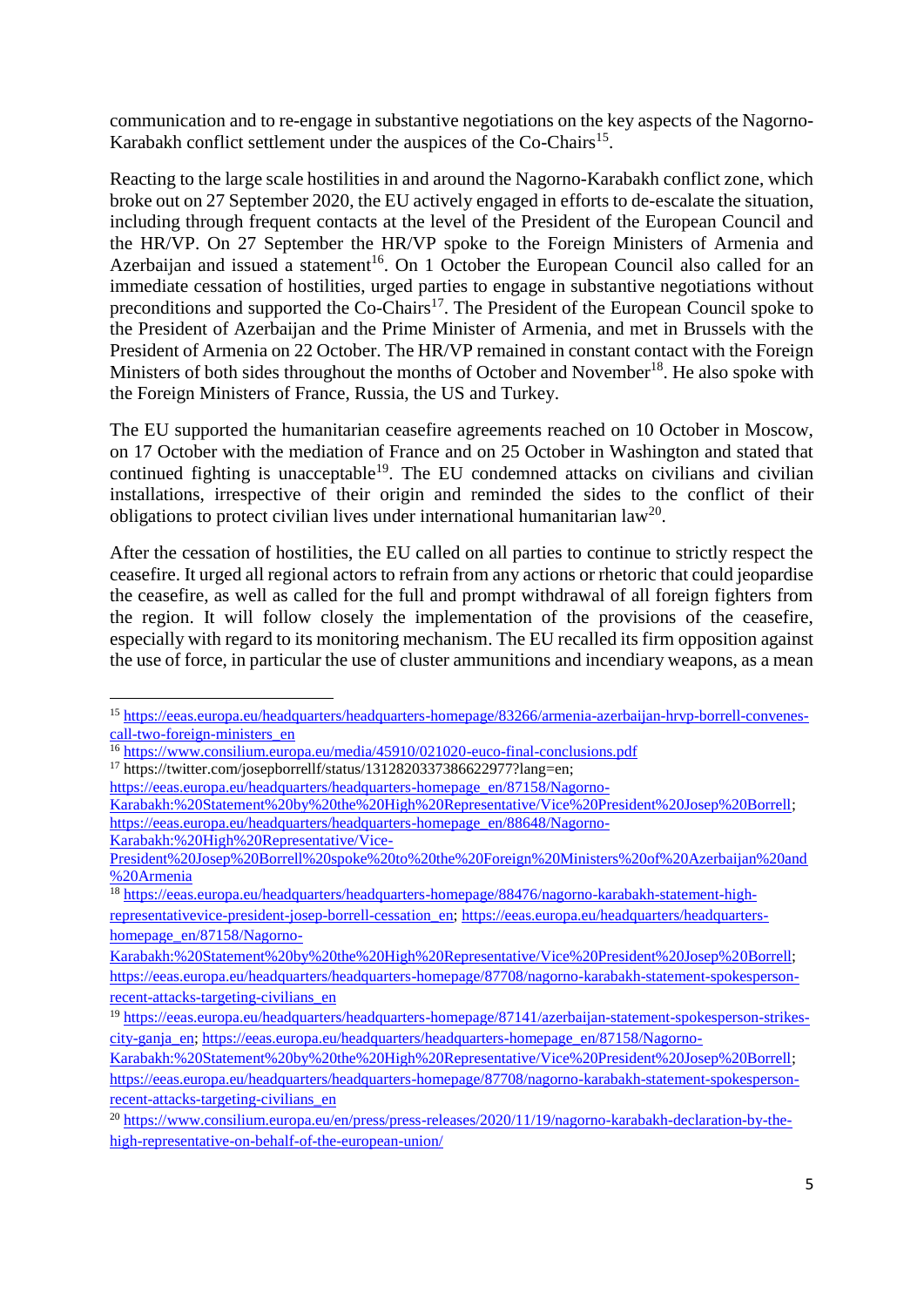to settle disputes. The EU stressed that international humanitarian law must be respected and called on the parties to implement the agreements on the exchange of prisoners of war and the repatriation of human remains reached within the OSCE Minsk Group Co-Chairs format on 30 October in Geneva. The EU underlined the importance of guaranteeing humanitarian access and the best possible conditions for the voluntary, safe, dignified and sustainable return of the displaced populations in and around Nagorno-Karabakh. It underlined the importance of preserving and restoring the cultural and religious heritage in and around Nagorno-Karabakh. Any war crimes that may have been committed must be investigated. Already providing significant humanitarian assistance to address the immediate needs of the civilian populations affected by the conflict, the EU and its Member States stated their readiness to provide further assistance. Highlighting the need for a negotiated, comprehensive and sustainable settlement of the conflict, the EU confirmed its availability to effectively contribute to such a settlement including, where possible, through support for stabilisation, post-conflict rehabilitation and confidence building measures $^{21}$ .

### **3. Strengthening institutions and good governance**

### **3.1. Good governance, democracy, rule of law and human rights**

The main **public administration reforms** focused on implementing the **2019-2025 Civil service development strategy**. These reforms are targeted towards the professional development of civil servants. The State Examination Centre leads the administration reform process. In 2020, it focused on implementing a competency based selection system for civil servants. In 2020, Azerbaijan opened five additional ASAN ("Azerbaijan Service and Assessment Network") service centres, a one-stop-shop public services platform, reaching a total of 21 centres in the country. These centres provide easy access to public services and streamlines government-to-citizen communication.

**Municipal elections** were held on 23 December 2019, and a number of irregularities were reported<sup>22</sup>. 15,075 municipal members were elected to 1,597 municipal councils. The number of women and youth elected as municipal members increased to 5,847 women (38.8%, representing 11% more compared to 2014 municipal elections) and 6,012 young persons (39.9 %, representing 10.3% more compared to 2014 municipal elections)<sup>23</sup>. In the 2020 budget, the amount of subsidies and subventions allocated to the municipal budget has been increased by 50% compared to 2019, totalling AZN 1.7 million<sup>24</sup>.

Following a request from the ruling New Azerbaijan Party (YAP) to dissolve the Azerbaijani parliament, President Aliyev signed a decree to hold **early parliamentary elections** on 9 February 2020. Candidates from the ruling New Azerbaijan Party (YAP) party won 65 of 125 seats in the single-chamber parliament. According to the OSCE Office for Democratic Institutions and Human Rights (ODIHR)'s final report<sup>25</sup>, despite a high number of candidates, the restrictive legislation and political environment prevented genuine competition in the

**.** 

<sup>21</sup> [https://jam-news.net/azerbaijan-heads-to-the-polls-in-the-most-unusual-municipal-elections-in-its-history/;](https://jam-news.net/azerbaijan-heads-to-the-polls-in-the-most-unusual-municipal-elections-in-its-history/) <https://jam-news.net/results-of-azerbaijan-municipal-elections-approved-amid-claims-of-falsification/> <sup>22</sup>[https://jam-news.net/azerbaijan-heads-to-the-polls-in-the-most-unusual-municipal-elections-in-its-history/;](https://jam-news.net/azerbaijan-heads-to-the-polls-in-the-most-unusual-municipal-elections-in-its-history/) <https://jam-news.net/results-of-azerbaijan-municipal-elections-approved-amid-claims-of-falsification/>

<sup>23</sup> https://meclis.gov.az/imagemanager/images/hesabat/17.04.2020.pdf

<sup>24</sup> http://sai.gov.az/upload/files/2020\_REY.pdf

<sup>25</sup> https://www.osce.org/files/f/documents/7/e/457585\_0.pdf.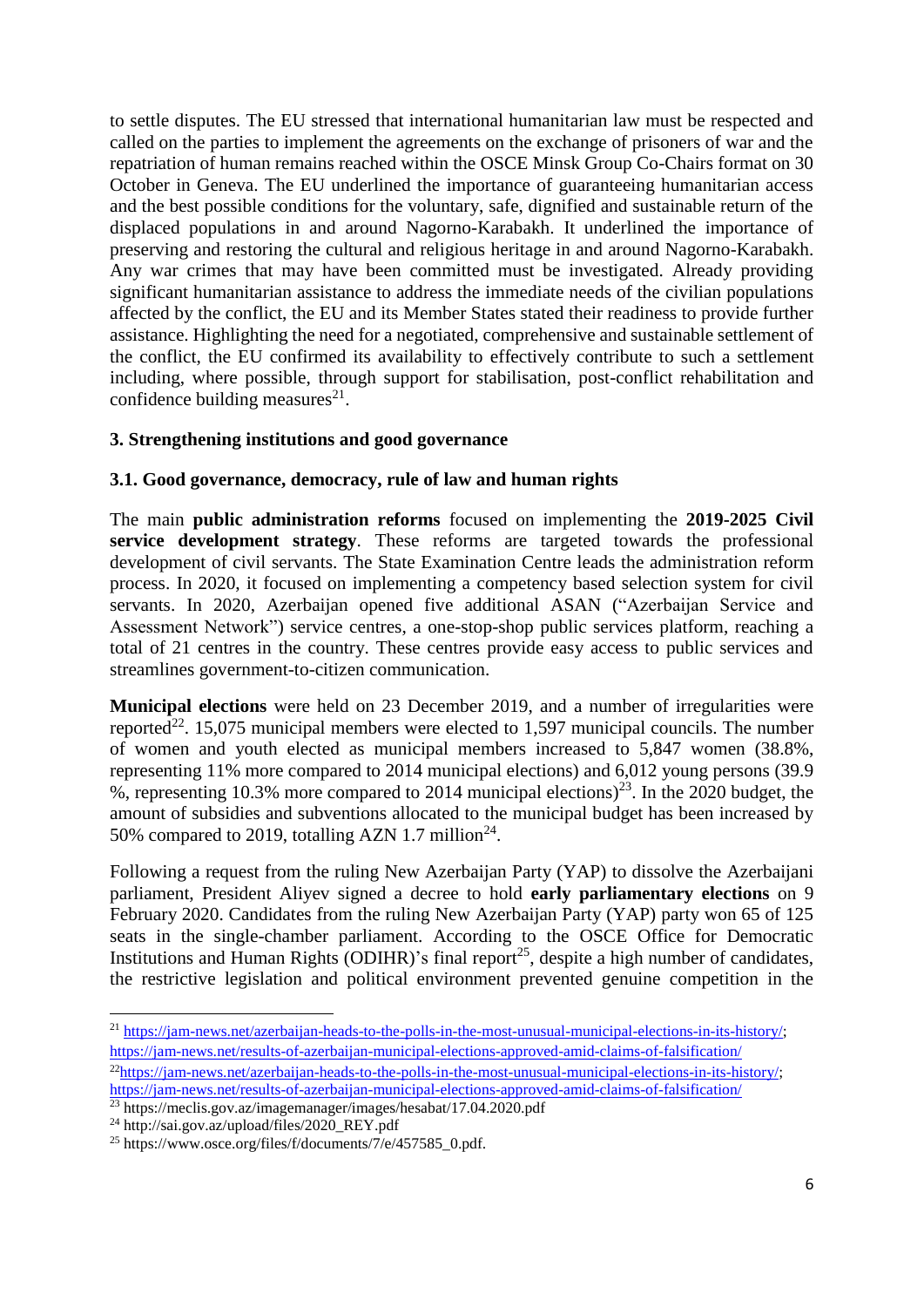elections. Some opposition parties boycotted the elections due to the restrictive environment, several prospective nominees could not stand for the elections due to un-expunged criminal records despite relevant judgements of the European Court of Human Rights (ECtHR). The OSCE/ODIHR observed significant procedural violations during the ballot count and the  $tabulation<sup>26</sup>$ .

The **electoral legal framework** remains to be revised to bring it in line with international standards and obligations, guarantee constitutionally protected rights and freedoms, eliminate gaps and ambiguities and address pending ODIHR and Venice Commission recommendations, starting with strengthening the independence of electoral commissions.

Safeguarding **human rights and fundamental freedoms** continues to be of concern<sup>27</sup>. The 2017 **legislation on non-governmental organisations has not been amended**, maintaining the 'single window' procedure for registering grant agreements. As of November 2019, there were around 4,000 registered Civil Society Organisations (CSOs) in Azerbaijan, a relatively small number compared to other Eastern Partnership countries. While some travel bans were lifted and some bank accounts unblocked, the operating space of CSOs remains restricted.

The **grant registration procedure** remains long and challenging for most CSOs, hindering EU support to civil society in Azerbaijan. In February 2020, the President approved the National Action plan for 2020-2022 on the Promotion of an Open Government. CSOs were consulted during the elaboration of the action plan that includes a section on measures to enhance the activities of civil society members, and increase public control and participation. At this moment, it is too early to assess the implementation and real impact of the action plan.

The Council of Europe expressed deep concern over the freedom of association, including the legislation on NGOs, freedom of assembly, freedom of expression and media freedom as well as the plight of reported political prisoners $^{28}$ .

**Freedom of assembly** continues to be restricted. The police disrupted several opposition parties' meetings, including at regional level. The police also violently dispersed a number of unauthorised rallies organised in the centre of Baku. In response, the  $EU^{29}$  and the Commissioner for Human Rights of the Council of Europe<sup>30</sup> issued statements denouncing the

**<sup>.</sup>** <sup>26</sup> [https://eeas.europa.eu/headquarters/headquarters-homepage/74461/azerbaijan-statement-spokesperson-early](https://eeas.europa.eu/headquarters/headquarters-homepage/74461/azerbaijan-statement-spokesperson-early-parliamentary-elections_en)[parliamentary-elections\\_en](https://eeas.europa.eu/headquarters/headquarters-homepage/74461/azerbaijan-statement-spokesperson-early-parliamentary-elections_en)

<sup>27</sup> [https://www.hrw.org/world-report/2020/country-](https://www.hrw.org/world-report/2020/country-chapters/azerbaijan?fbclid=IwAR1Fa5mQOQohhV0C1Tk97DBHtXQmEULhSEY9R67QmlkvuIjqIJK3APRDvEU)

[chapters/azerbaijan?fbclid=IwAR1Fa5mQOQohhV0C1Tk97DBHtXQmEULhSEY9R67QmlkvuIjqIJK3APRDv](https://www.hrw.org/world-report/2020/country-chapters/azerbaijan?fbclid=IwAR1Fa5mQOQohhV0C1Tk97DBHtXQmEULhSEY9R67QmlkvuIjqIJK3APRDvEU) **[EU](https://www.hrw.org/world-report/2020/country-chapters/azerbaijan?fbclid=IwAR1Fa5mQOQohhV0C1Tk97DBHtXQmEULhSEY9R67QmlkvuIjqIJK3APRDvEU)** 

 $28 \text{CoE}$  state of implementation report on Azerbaijan covering the period 2017 – 2019 / [https://rm.coe.int/report](https://rm.coe.int/report-on-the-visit-to-azerbaijan-from-8-to-12-july-2019-by-dunja-mija/168098e108)[on-the-visit-to-azerbaijan-from-8-to-12-july-2019-by-dunja-mija/168098e108;](https://rm.coe.int/report-on-the-visit-to-azerbaijan-from-8-to-12-july-2019-by-dunja-mija/168098e108) [http://semantic-](http://semantic-pace.net/tools/pdf.aspx?doc=aHR0cDovL2Fzc2VtYmx5LmNvZS5pbnQvbncveG1sL1hSZWYvWDJILURXLWV4dHIuYXNwP2ZpbGVpZD0yODMyMCZsYW5nPUVO&xsl=aHR0cDovL3NlbWFudGljcGFjZS5uZXQvWHNsdC9QZGYvWFJlZi1XRC1BVC1YTUwyUERGLnhzbA==&xsltparams=ZmlsZWlkPTI4MzIw)

[pace.net/tools/pdf.aspx?doc=aHR0cDovL2Fzc2VtYmx5LmNvZS5pbnQvbncveG1sL1hSZWYvWDJILURXLW](http://semantic-pace.net/tools/pdf.aspx?doc=aHR0cDovL2Fzc2VtYmx5LmNvZS5pbnQvbncveG1sL1hSZWYvWDJILURXLWV4dHIuYXNwP2ZpbGVpZD0yODMyMCZsYW5nPUVO&xsl=aHR0cDovL3NlbWFudGljcGFjZS5uZXQvWHNsdC9QZGYvWFJlZi1XRC1BVC1YTUwyUERGLnhzbA==&xsltparams=ZmlsZWlkPTI4MzIw) [V4dHIuYXNwP2ZpbGVpZD0yODMyMCZsYW5nPUVO&xsl=aHR0cDovL3NlbWFudGljcGFjZS5uZXQvW](http://semantic-pace.net/tools/pdf.aspx?doc=aHR0cDovL2Fzc2VtYmx5LmNvZS5pbnQvbncveG1sL1hSZWYvWDJILURXLWV4dHIuYXNwP2ZpbGVpZD0yODMyMCZsYW5nPUVO&xsl=aHR0cDovL3NlbWFudGljcGFjZS5uZXQvWHNsdC9QZGYvWFJlZi1XRC1BVC1YTUwyUERGLnhzbA==&xsltparams=ZmlsZWlkPTI4MzIw) [HNsdC9QZGYvWFJlZi1XRC1BVC1YTUwyUERGLnhzbA==&xsltparams=ZmlsZWlkPTI4MzIw](http://semantic-pace.net/tools/pdf.aspx?doc=aHR0cDovL2Fzc2VtYmx5LmNvZS5pbnQvbncveG1sL1hSZWYvWDJILURXLWV4dHIuYXNwP2ZpbGVpZD0yODMyMCZsYW5nPUVO&xsl=aHR0cDovL3NlbWFudGljcGFjZS5uZXQvWHNsdC9QZGYvWFJlZi1XRC1BVC1YTUwyUERGLnhzbA==&xsltparams=ZmlsZWlkPTI4MzIw) [http://semantic-](http://semantic-pace.net/tools/pdf.aspx?doc=aHR0cDovL2Fzc2VtYmx5LmNvZS5pbnQvbncveG1sL1hSZWYvWDJILURXLWV4dHIuYXNwP2ZpbGVpZD0yODU4NCZsYW5nPUVO&xsl=aHR0cDovL3NlbWFudGljcGFjZS5uZXQvWHNsdC9QZGYvWFJlZi1XRC1BVC1YTUwyUERGLnhzbA==&xsltparams=ZmlsZWlkPTI4NTg0)

[pace.net/tools/pdf.aspx?doc=aHR0cDovL2Fzc2VtYmx5LmNvZS5pbnQvbncveG1sL1hSZWYvWDJILURXLW](http://semantic-pace.net/tools/pdf.aspx?doc=aHR0cDovL2Fzc2VtYmx5LmNvZS5pbnQvbncveG1sL1hSZWYvWDJILURXLWV4dHIuYXNwP2ZpbGVpZD0yODU4NCZsYW5nPUVO&xsl=aHR0cDovL3NlbWFudGljcGFjZS5uZXQvWHNsdC9QZGYvWFJlZi1XRC1BVC1YTUwyUERGLnhzbA==&xsltparams=ZmlsZWlkPTI4NTg0) [V4dHIuYXNwP2ZpbGVpZD0yODU4NCZsYW5nPUVO&xsl=aHR0cDovL3NlbWFudGljcGFjZS5uZXQvWH](http://semantic-pace.net/tools/pdf.aspx?doc=aHR0cDovL2Fzc2VtYmx5LmNvZS5pbnQvbncveG1sL1hSZWYvWDJILURXLWV4dHIuYXNwP2ZpbGVpZD0yODU4NCZsYW5nPUVO&xsl=aHR0cDovL3NlbWFudGljcGFjZS5uZXQvWHNsdC9QZGYvWFJlZi1XRC1BVC1YTUwyUERGLnhzbA==&xsltparams=ZmlsZWlkPTI4NTg0) [NsdC9QZGYvWFJlZi1XRC1BVC1YTUwyUERGLnhzbA==&xsltparams=ZmlsZWlkPTI4NTg0](http://semantic-pace.net/tools/pdf.aspx?doc=aHR0cDovL2Fzc2VtYmx5LmNvZS5pbnQvbncveG1sL1hSZWYvWDJILURXLWV4dHIuYXNwP2ZpbGVpZD0yODU4NCZsYW5nPUVO&xsl=aHR0cDovL3NlbWFudGljcGFjZS5uZXQvWHNsdC9QZGYvWFJlZi1XRC1BVC1YTUwyUERGLnhzbA==&xsltparams=ZmlsZWlkPTI4NTg0)

<sup>&</sup>lt;sup>29</sup> [https://eeas.europa.eu/headquarters/headquarters-Homepage/69107/statement-spokesperson-latest](https://eeas.europa.eu/headquarters/headquarters-Homepage/69107/statement-spokesperson-latest-developments-azerbaijan_en)[developments-azerbaijan\\_en](https://eeas.europa.eu/headquarters/headquarters-Homepage/69107/statement-spokesperson-latest-developments-azerbaijan_en)

<sup>30</sup> [https://www.coe.int/en/web/baku/-/commissioner-raises-concerns-about-police-conduct-and-people-s-right-to](https://www.coe.int/en/web/baku/-/commissioner-raises-concerns-about-police-conduct-and-people-s-right-to-peaceful-protest-in-azerbaijan)[peaceful-protest-in-azerbaijan](https://www.coe.int/en/web/baku/-/commissioner-raises-concerns-about-police-conduct-and-people-s-right-to-peaceful-protest-in-azerbaijan)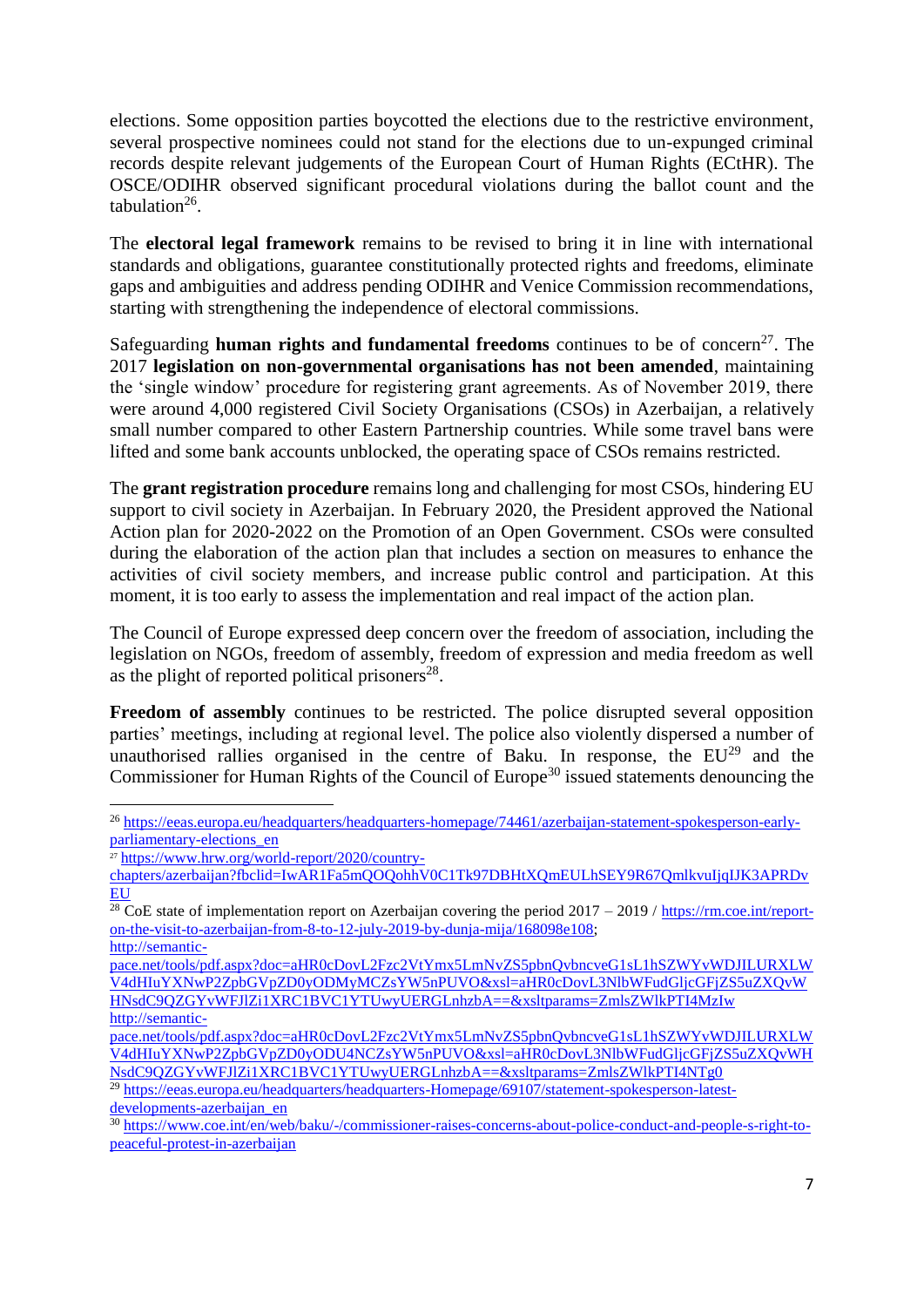excessive and unprovoked force reportedly used to disperse crowds and arrest participants, and recalling the importance of ensuring the full exercise of the right to freedom of assembly. It can be noted that since the outbreak of hostilities in the Nagorno-Karabakh conflict zone, there have also been spontaneous ad hoc rallies in the city in support of the action of the Azerbaijani Armed Forces.

**Freedom of opinion and expression** continues to be restricted. Several cases against activists, bloggers and editors of independent websites are still ongoing. Websites and social media pages of opposition representatives and bloggers remain blocked<sup>31</sup>. While in 2019, **travel bans** were lifted for a number of journalists, several still remain in place<sup>32</sup>. **Defamation** remains a criminal offence that can lead to imprisonment, despite the calls including by the Council of Europe Commissioner for Human Rights recommended to Azerbaijan to decriminalise defamation.<sup>33</sup> On 27 September following the outbreak of hostilities, the Azerbaijani President declared martial law which introduced a general curfew from 9pm to 6 am. The use of the internet and social media platforms (Whatsapp, Youtube, etc) in Azerbaijan has also been widely restricted on security grounds since 27 September 2020.

According to the **2020 World Press Freedom Index<sup>34</sup>**, Azerbaijan lost three positions compared to 2018, ranking 168 out of 180 countries (166 in 2019). The **2020 Freedom on the**  net report classified the internet in Azerbaijan as 'not free'<sup>35</sup>, representing a step back from 2018 when it was classified as 'partially free.' The situation of the media freedom in Azerbaijan was also criticised in the January 2020 Parliamentary Assembly of the Council of Europe, which adopted a Resolution on the 'Threats to media freedom and journalists' security in Europe'.

**Intimidation, arrests, detentions and court cases against defenders of human rights, journalists and political opposition activists continues** <sup>36</sup>. On 30 January 2020, the Parliamentary Assembly of the Council of Europe adopted a Resolution on 'Reported cases of political prisoners in Azerbaijan' <sup>37</sup> outlining the existence of a '*troubling pattern of arbitrary arrests and detention of government critics, civil society activists and human rights defenders through retaliatory prosecutions and misuse of criminal law in defiance of the rule of law*.'

During the reporting period, an increase in **administrative detentions** was observed, linked amongst others to the unsanctioned protests of October and November 2019 and July 2020, but also to alleged violations of COVID-19 quarantine rules by opposition activists, mainly from the Popular Front, as well as human rights activists.

**.** 

<sup>33</sup> https://www.coe.int/en/web/commissioner/-/commissioner-mijatovic-urges-the-azerbaijani-authorities-torespect-freedom-of-expression-improve-access-to-lawyers-and-uphold-the-rights-of-internall

<sup>31</sup> https://rsf.org/en/azerbaijan

<sup>32</sup> <https://smdtaz.org/en/the-number-of-activists-who-have-travel-ban-is-26-list/>

<sup>34</sup> <https://rsf.org/en/azerbaijan>

<sup>35</sup> [https://freedomhouse.org/country/azerbaijan/freedom-](https://freedomhouse.org/country/azerbaijan/freedom-net/202011/11042019_Report_FH_FOTN_2019_final_Public_Download.pdf)

[net/202011/11042019\\_Report\\_FH\\_FOTN\\_2019\\_final\\_Public\\_Download.pdf;](https://freedomhouse.org/country/azerbaijan/freedom-net/202011/11042019_Report_FH_FOTN_2019_final_Public_Download.pdf)

<sup>36</sup> <https://rm.coe.int/report-on-the-visit-to-azerbaijan-from-8-to-12-july-2019-by-dunja-mija/168098e108> <sup>37</sup> [http://semantic-](http://semantic-pace.net/tools/pdf.aspx?doc=aHR0cDovL2Fzc2VtYmx5LmNvZS5pbnQvL253L3htbC9YUmVmL1gySC1BTUNvbXBlbmRpdW0uYXNwP2ZpbGVpZD0yODMyMCZsYW5nPWVu&xsl=aHR0cDovL2Fzc2VtYmx5LmNvZS5pbnQvbncveG1sL3hzbC1mby9YUmVmLUFNQ29tcGVuZGl1bS1YTUwyUERGLnhzbA==&xsltparams=WG1sSWQ9RU5fQ0VHQ0dFRkk)

[pace.net/tools/pdf.aspx?doc=aHR0cDovL2Fzc2VtYmx5LmNvZS5pbnQvL253L3htbC9YUmVmL1gySC1BTU](http://semantic-pace.net/tools/pdf.aspx?doc=aHR0cDovL2Fzc2VtYmx5LmNvZS5pbnQvL253L3htbC9YUmVmL1gySC1BTUNvbXBlbmRpdW0uYXNwP2ZpbGVpZD0yODMyMCZsYW5nPWVu&xsl=aHR0cDovL2Fzc2VtYmx5LmNvZS5pbnQvbncveG1sL3hzbC1mby9YUmVmLUFNQ29tcGVuZGl1bS1YTUwyUERGLnhzbA==&xsltparams=WG1sSWQ9RU5fQ0VHQ0dFRkk) [NvbXBlbmRpdW0uYXNwP2ZpbGVpZD0yODMyMCZsYW5nPWVu&xsl=aHR0cDovL2Fzc2VtYmx5LmNv](http://semantic-pace.net/tools/pdf.aspx?doc=aHR0cDovL2Fzc2VtYmx5LmNvZS5pbnQvL253L3htbC9YUmVmL1gySC1BTUNvbXBlbmRpdW0uYXNwP2ZpbGVpZD0yODMyMCZsYW5nPWVu&xsl=aHR0cDovL2Fzc2VtYmx5LmNvZS5pbnQvbncveG1sL3hzbC1mby9YUmVmLUFNQ29tcGVuZGl1bS1YTUwyUERGLnhzbA==&xsltparams=WG1sSWQ9RU5fQ0VHQ0dFRkk) [ZS5pbnQvbncveG1sL3hzbC1mby9YUmVmLUFNQ29tcGVuZGl1bS1YTUwyUERGLnhzbA==&xsltparams=](http://semantic-pace.net/tools/pdf.aspx?doc=aHR0cDovL2Fzc2VtYmx5LmNvZS5pbnQvL253L3htbC9YUmVmL1gySC1BTUNvbXBlbmRpdW0uYXNwP2ZpbGVpZD0yODMyMCZsYW5nPWVu&xsl=aHR0cDovL2Fzc2VtYmx5LmNvZS5pbnQvbncveG1sL3hzbC1mby9YUmVmLUFNQ29tcGVuZGl1bS1YTUwyUERGLnhzbA==&xsltparams=WG1sSWQ9RU5fQ0VHQ0dFRkk) [WG1sSWQ9RU5fQ0VHQ0dFRkk](http://semantic-pace.net/tools/pdf.aspx?doc=aHR0cDovL2Fzc2VtYmx5LmNvZS5pbnQvL253L3htbC9YUmVmL1gySC1BTUNvbXBlbmRpdW0uYXNwP2ZpbGVpZD0yODMyMCZsYW5nPWVu&xsl=aHR0cDovL2Fzc2VtYmx5LmNvZS5pbnQvbncveG1sL3hzbC1mby9YUmVmLUFNQ29tcGVuZGl1bS1YTUwyUERGLnhzbA==&xsltparams=WG1sSWQ9RU5fQ0VHQ0dFRkk)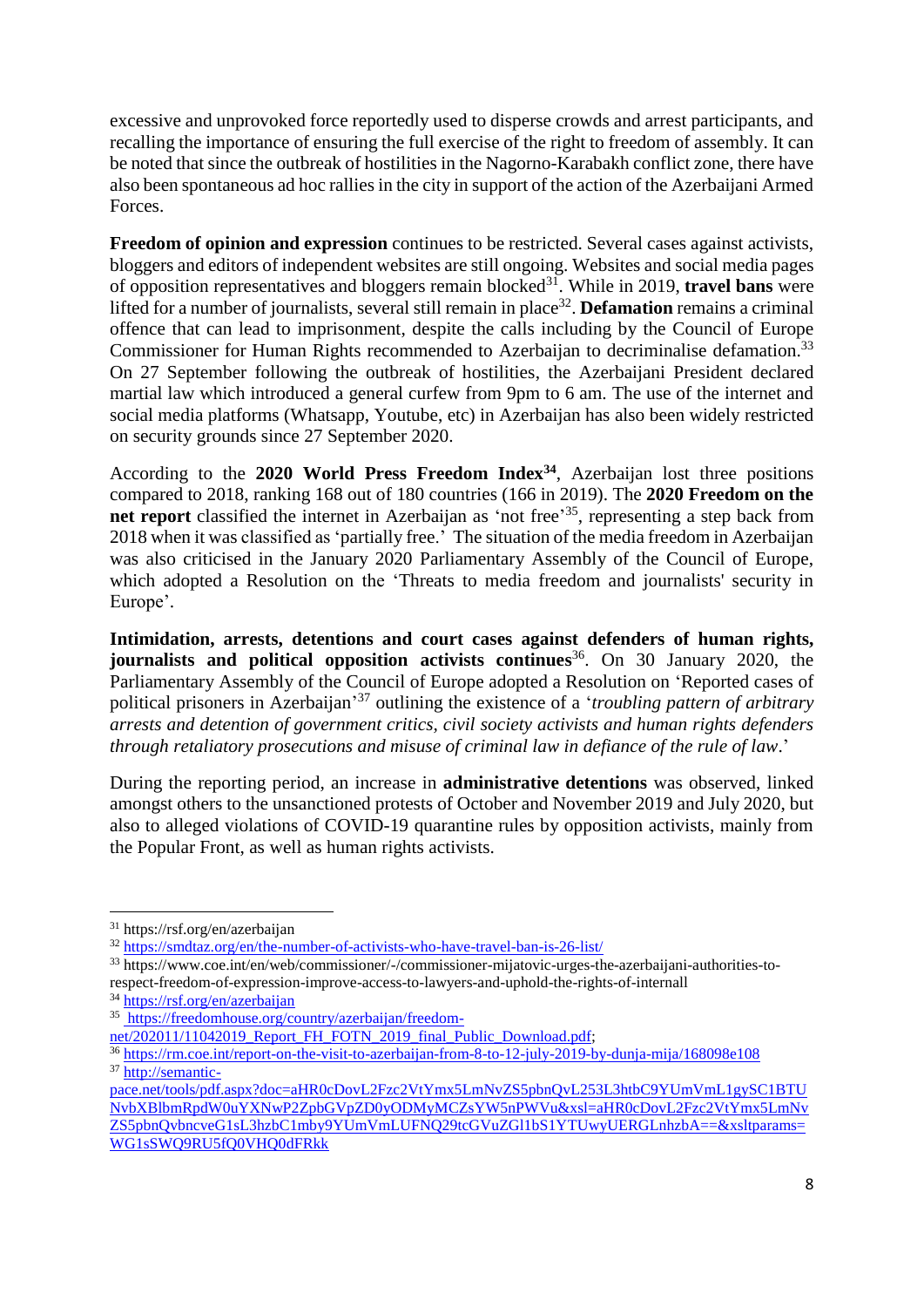Positive developments during the reporting period include a decree signed by President Aliyev in March 2019, pardoning 431 people, including political party and NGO representatives, bloggers and journalists. In a statement on 17 March 2019, the HR/VP spokesperson welcomed this initiative and expressed the expectation that further similar steps will follow in line with Azerbaijan's international commitments. In March 2019, Azerbaijani anti-corruption blogger Mehman Huseynov was released after two years of imprisonment. New charges against him were dropped following large-scale demonstrations in Baku in his support and the adoption of a European Parliament resolution calling for his immediate release<sup>38</sup>. In September 2019, the Supreme Court upheld the prison sentences for two Popular Front Party (PFPA) activists and slightly reduced the prison sentence for another party in the PFPA criminal financing case. In March 2020, Azerbaijani investigative journalist Afghan Mukhtarli was released from prison ahead of term based on a court decision, which replaced the prison sentence with a fine. On 23 April 2020, the Supreme Court also fully acquitted the Chairman of the Republican Alternative Party (ReAl), Ilgar Mammadov and human rights defender and ReAl board member Rasul Jafarov. This judgement, was a welcome step that finally fully implemented the respective decisions of the European Court of Human Rights. Other decisions of the European Court of Human Rights, however, still need to be implemented<sup>39</sup>.

On 6 April 2020, in the framework of the measures taken to avoid the spread of the Corona virus, President Alyiev signed a Decree whereby 176 detainees aged over 65 were pardoned. Earlier, 260 convicts whose prison term would have expired in the next three months were also released.

During the reporting period, the **Bar Association** disbarred a renowned human rights lawyer, Shahla Humbatova<sup>40</sup> and initiated a number of disciplinary proceedings against other human rights lawyers that have since been dropped<sup>41</sup>. Yet, disciplinary procedures continue to be reportedly used as a means to put pressure on lawyers. No independent lawyers having experience with politically sensitive human rights cases have been admitted to the Bar Association in 2019 and  $2020^{42}$ .

The Council of Europe recommended the Azerbaijani Bar Association to strengthen the procedural safeguards to ensure that proceedings against lawyers are transparent and fair and to uphold lawyers' right to express their views on matters of public interest<sup>43</sup>.

In relation to a number of previous and ongoing cases, **torture** and other forms of physical illtreatment against detainees by the police and other law enforcement agencies were reported $44$ .

**.** 

<sup>38</sup><https://www.rferl.org/a/azerbaijani-blogger-released-from-jail-after-serving-two-years/29799681.html> [http://www.europarl.europa.eu/doceo/document/RC-8-2019-0056\\_EN.pdf](http://www.europarl.europa.eu/doceo/document/RC-8-2019-0056_EN.pdf)

<sup>39</sup> [https://ec.europa.eu/neighbourhood-enlargement/news\\_corner/news/azerbaijan-statement-spokesperson](https://ec.europa.eu/neighbourhood-enlargement/news_corner/news/azerbaijan-statement-spokesperson-acquittal-ilgar-mammadov-and-rasul-jafarov_en)[acquittal-ilgar-mammadov-and-rasul-jafarov\\_en](https://ec.europa.eu/neighbourhood-enlargement/news_corner/news/azerbaijan-statement-spokesperson-acquittal-ilgar-mammadov-and-rasul-jafarov_en)

<sup>40</sup> [http://contact.az/ext/news/2019/12/free/Social/en/85828.htm;](http://contact.az/ext/news/2019/12/free/Social/en/85828.htm)<https://barassociation.az/en/news/500> <sup>41</sup> [https://en.trend.az/azerbaijan/society/3125988.html;](https://en.trend.az/azerbaijan/society/3125988.html)

https://www.turan.az/ext/news/2020/9/free/Social/en/127975.htm

 $42$  One lawyer has passed the written test and is awaiting invitation to the oral exam.

<sup>43</sup> [https://www.coe.int/en/web/portal/-/commissioner-mijatovic-urges-the-azerbaijani-authorities-to-respect](https://www.coe.int/en/web/portal/-/commissioner-mijatovic-urges-the-azerbaijani-authorities-to-respect-freedom-of-expression-improve-access-to-lawyers-and-uphold-the-rights-of-internall)[freedom-of-expression-improve-access-to-lawyers-and-uphold-the-rights-of-internall](https://www.coe.int/en/web/portal/-/commissioner-mijatovic-urges-the-azerbaijani-authorities-to-respect-freedom-of-expression-improve-access-to-lawyers-and-uphold-the-rights-of-internall)

<sup>44</sup> During meetings with several interlocutors, the EUD received information about cases of torture and illtreatment by the police and law enforcement bodies.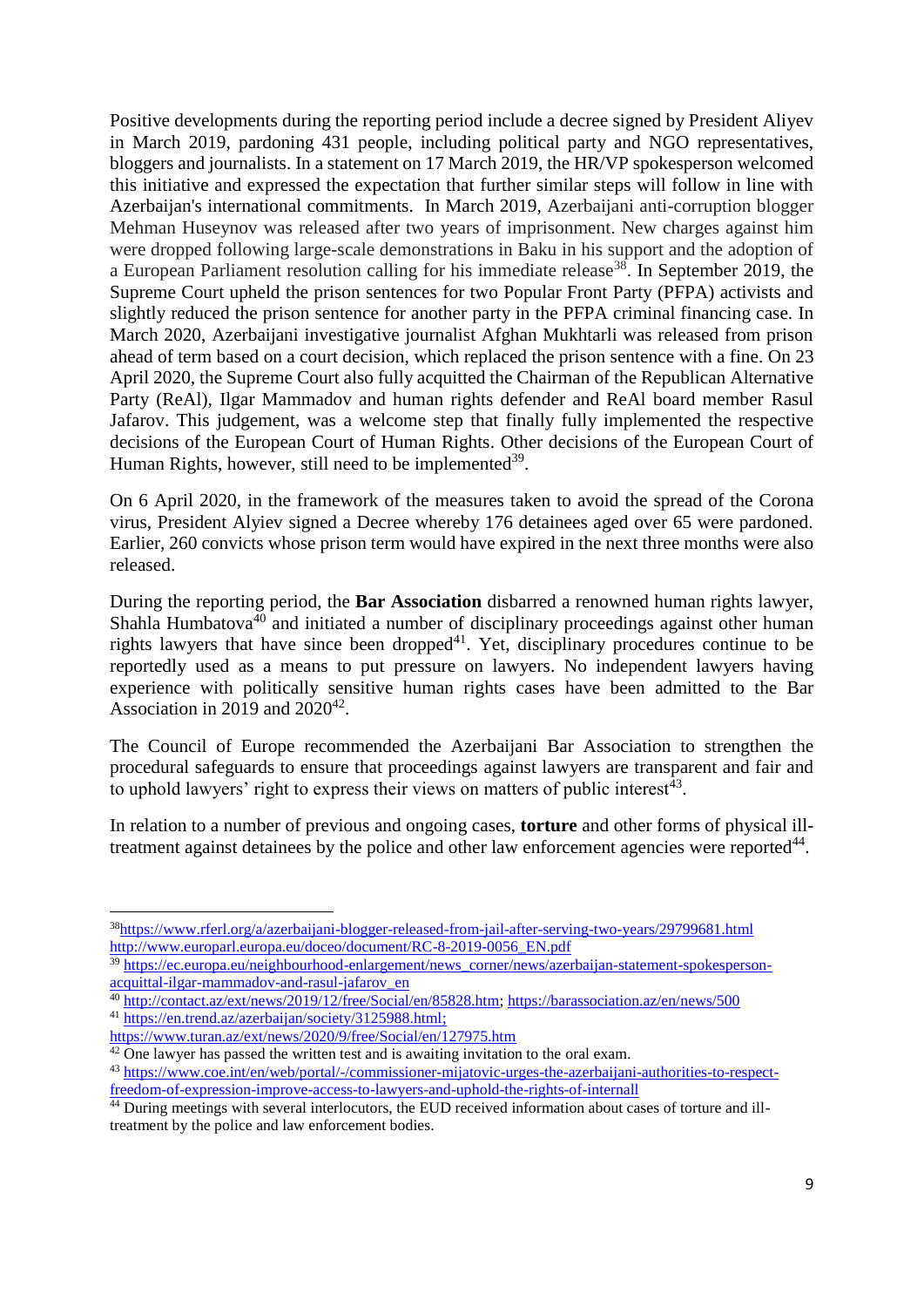Although Azerbaijani multiculturalism welcomes expressions of cultural identity, increased restrictions on democracy, absence of comprehensive legislation and consultative mechanisms for **national minorities** have prevented them from fully exercising their rights according to the Council of Europe Advisory Committee on the Framework Convention for the Protection of National Minorities<sup>45</sup>. The protection and promotion of native languages of ethnic minorities is not encouraged or supported by local authorities, except for the Russian and Georgian languages.

The rights of communities such as the lesbian, gay, bisexual, transgender, and intersex (**LGBTI)** are not fully recognised.

On **gender equality**, the State Committee for Family, Women and Children Affairs prepared a Gender action plan and submitted it for the approval of the Cabinet of Ministers. On 24 February 2020, the National Action Plan 2020-2025 on the Prevention of Gender Biased Sex Selection was endorsed by the Government. During the reporting period, the government continued to support the development of women entrepreneurship<sup>46</sup>. Although Azerbaijan has a robust legal framework protecting women's rights in general, including the rights of working women<sup>47</sup>, the country has yet to ratify the **Council of Europe Istanbul Convention** on preventing and combating violence against women and domestic violence and has not enforced the prohibition of sexual harassment, in line with the objectives of the Eastern Partnership 20 deliverables for 2020<sup>48</sup>. The State Committee for Family, Women and Children Affairs developed a package including the proposal to join the Istanbul Convention and submitted it in March 2020 for the approval of the Presidential Administration.

There are no major developments to report regarding children's rights.

## **3.2. Justice, freedom and security**

Persisting challenges related to the **independence, impartiality and effectiveness of the judiciary** remain.

A presidential decree strengthening reforms in **the judicial-legal system** was adopted on 3 April 2019, aiming at increasing the independence, efficiency and transparency of the judiciary<sup>49</sup>. Some 40 implementing acts have been drafted so far, targeting the establishment of specialised courts, improving mechanisms to prevent interference in courts, creating a single judicial practice, digitalising judicial activities, and ensuring social protection of judges, judicial examination and the enforcement of decisions.

 $\overline{a}$ <sup>45</sup> <https://www.coe.int/en/web/baku/-/national-minorities-in-azerbaijan-new-report-published>

<sup>46</sup>Currently, there are more than 180,000 women entrepreneurs in Azerbaijan: <https://www.stat.gov.az/source/gender/?lang=en>

<sup>&</sup>lt;sup>47</sup> <http://unazerbaijan.org/wp-content/uploads/2019/01/Women-in-the-private-sector-in-Azerbaijan.pdf> <sup>48</sup> [https://eeas.europa.eu/sites/eeas/files/20\\_deliverables\\_for\\_2020.pdf](https://eeas.europa.eu/sites/eeas/files/20_deliverables_for_2020.pdf)

<sup>&</sup>lt;sup>49</sup> It includes decriminalisation measures; simplified access of entrepreneurs to courts and the establishment of specialised courts; increasing salaries of judges and court clerks; learning from international best-practice on increasing effectiveness in civil and commercial disputes; setting-up a hotline under the Judicial Legal Council for facts related to interference into court proceedings; monitoring compliance of the courts and judges; applying random allocation of court cases to judges; enforcing court decisions, including consideration of private entities; using forensic expertise by private entities; promoting mediation and effective arbitration; and recruiting 200 new judges.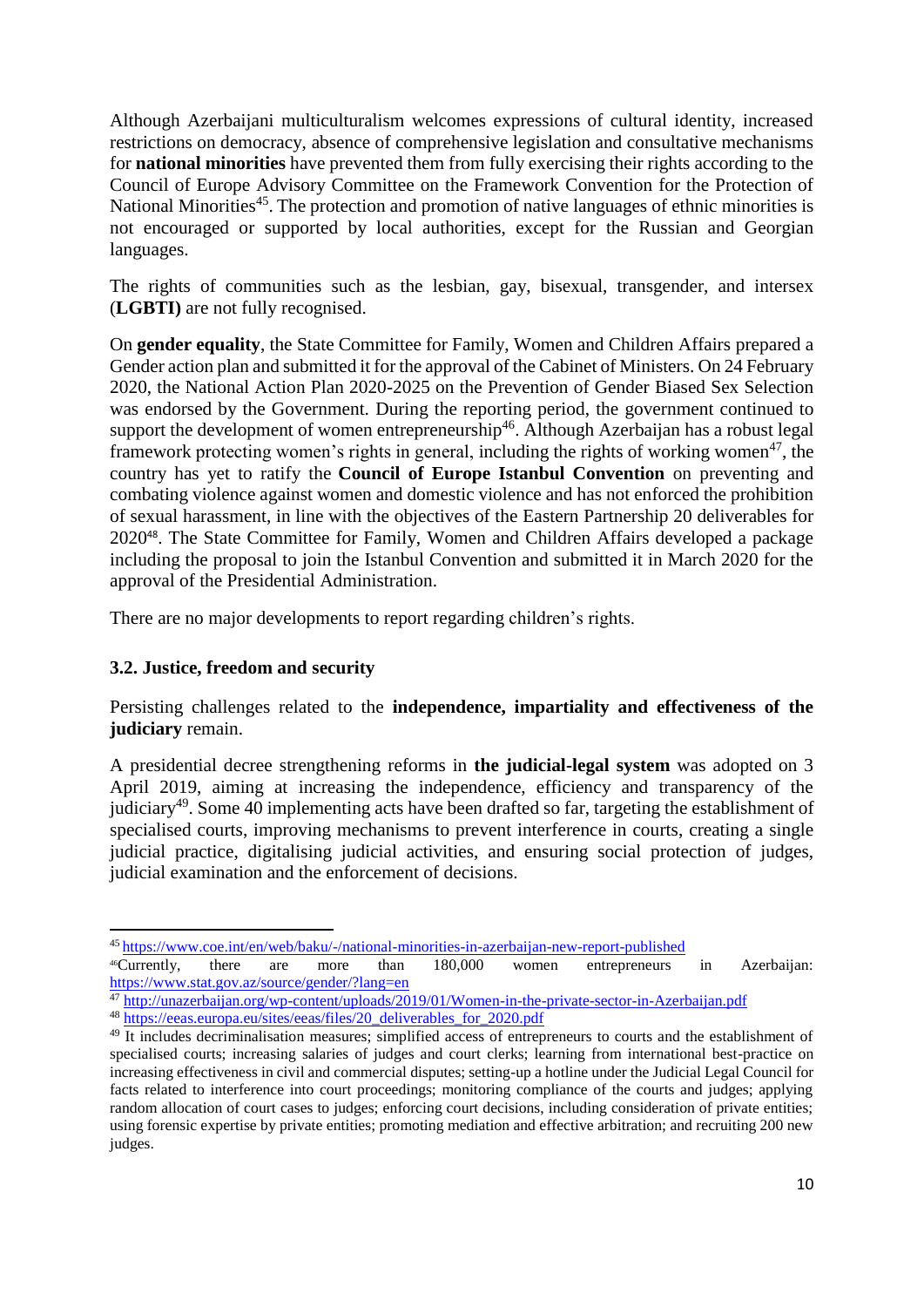The **Mediation law** was adopted on 3 April 2019, allowing mediation in civil, economic<sup>50</sup>, family, labour and administrative disputes. A Mediation Council has been established in February 2020 and training of mediators is ongoing aiming to train 300 mediators by the end of 2020.

A presidential executive order abolishing the existing economic-administrative courts and establishing **new commercial and separate administrative courts** in Baku and five regions was adopted on 19 July 2019. Civil disputes related to entrepreneurial activities will be considered by the new commercial courts, while disputes between entrepreneurs and the state and administrative bodies will fall under the competence of administrative courts. In accordance with the executive order mentioned above, the Law on Courts and Judges was also amended to increase judges' wages. In the reporting period, the Judicial Legal Council adopted rules on conducting evaluation of judges' performance that will be a key indicator for the career development and the identification of training needs to improve service quality.

The 2019 **Corruption Perception Index of Transparency International** ranked Azerbaijan 126th out of 180 countries, an improvement since 2018 when Azerbaijan was ranked 152nd<sup>51</sup>. According to the monitoring of Deliverable 9 (Anti-corruption) in the EaP deliverables for 2020, Azerbaijan should mainly focus on introducing an asset declaration system and strengthening their anti-corruption bodies, together with establishing an asset recovery office.

**The second GRECO<sup>52</sup> compliance report** on the Fourth Evaluation Round for Azerbaijan, targeting **corruption** prevention in respect of members of parliament, judges and prosecutors, was published in March 2019<sup>53</sup>. The report notes progress in implementing recommendations addressed to Azerbaijan. Of the 21 recommendations, 13 have been implemented satisfactorily, 5 have been partly implemented and 3 have not been implemented. The main outstanding recommendations concern the composition of the Judicial Legal Council, the appointment of judges, the competitive selection of prosecutors to senior positions, and the asset disclosure of parliamentarians, judges and prosecutors.

The National Action Plan for the Promotion of an Open Government for 2020-2022, approved on 27 February 2020, envisages measures to prevent corruption and enhance transparency in the activities of state bodies, measures to ensure financial transparency, combat money laundering and terrorism financing, and measures on accountability and transparency and other relevant activities.

On 25 June 2020, a new chapter on recognition and enforcement of court judgments or other final decisions of foreign jurisdictions was included into the Criminal Procedure Code of Azerbaijan. The new chapter provides procedures for recognition of foreign court judgments.

On 12 June 2020, a new Department for Coordination of Special Confiscation Issues was established under the General Prosecutor's Office.

1

<sup>51</sup> [https://www.transparency.org/files/content/pages/2019\\_CPI\\_Report\\_EN.pdf](https://www.transparency.org/files/content/pages/2019_CPI_Report_EN.pdf)

<sup>&</sup>lt;sup>52</sup> Group of States against Corruption, established in 1999 by the Council of Europe to monitor States' compliance with the organisation's anti-corruption standards.

<sup>53</sup> <https://rm.coe.int/fourth-evaluation-round-corruption-prevention-in-respect-of-members-of/168094f9b1>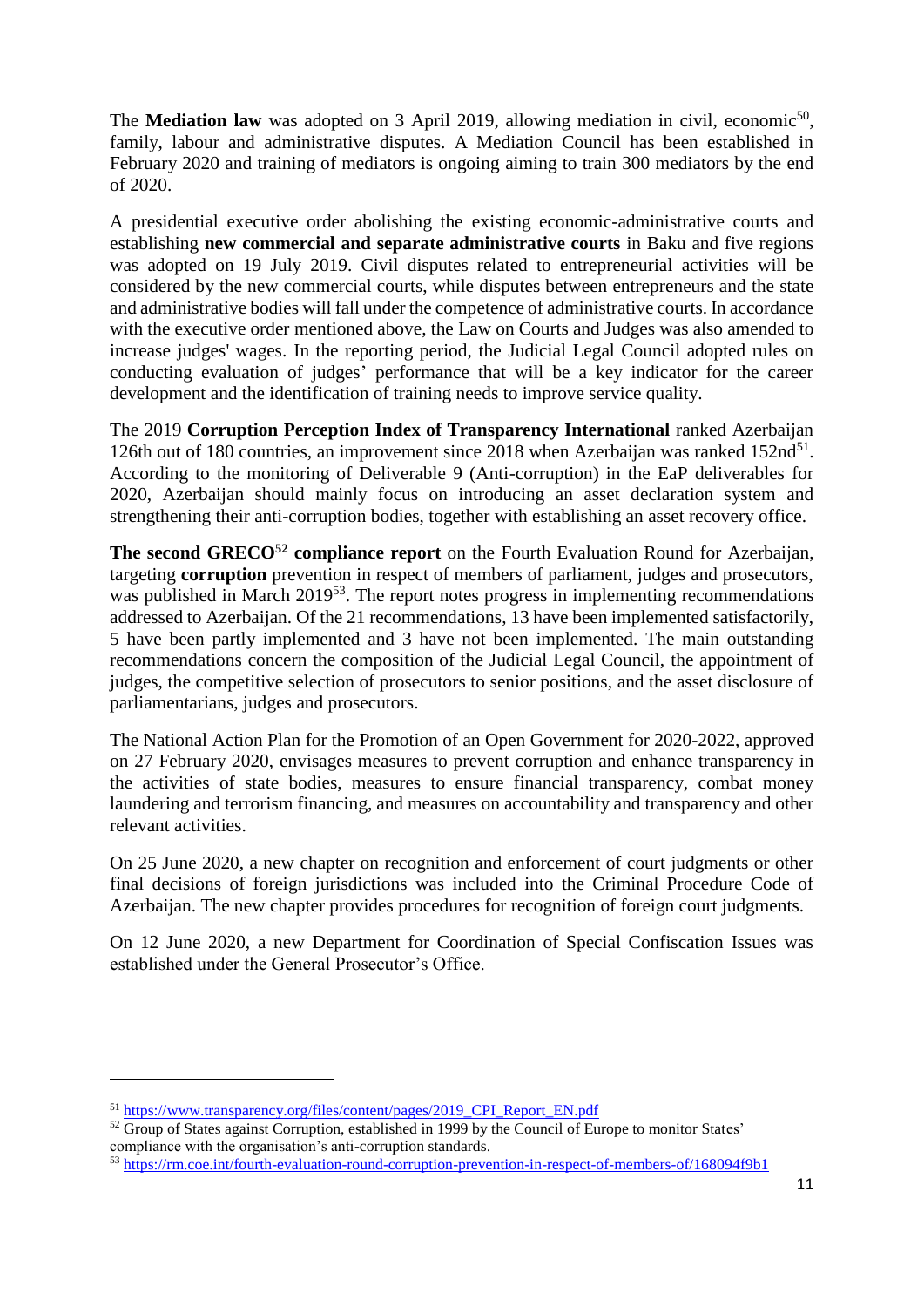# **4. Economic development and market opportunities**

## **4.1. Economic development**

In the second half of 2019, a major **government reshuffle** took place bringing to the forefront the objective of strengthening economic reforms, fight corruption, monopolies and the shadow economy, and eliminating unfair competition.

In 2019, Azerbaijan's economy sustained the **positive momentum** observed in 2018 as a result of heightened activity in the service sector (in particular IT and communication services) and a strong agricultural output. GDP grew by 2.2% in real terms, up from 1.4% in 2018<sup>54</sup>. The nonoil sector expanded by 3.5%, while the hydrocarbon industry observed a modest rise of 0.4%.

In 2019, Azerbaijan's current account surplus remained high, sustained by hydrocarbon exports. As a result, Azerbaijan further boosted its reserve assets. International reserves held by the Central Bank of Azerbaijan rose by 11% to exceed USD  $6.3$  billion<sup>55</sup>. Assets held by the State Oil Fund of the Republic of Azerbaijan (SOFAZ), the country's sovereign wealth fund, increased by 12.5% in 2019 to USD 43.3 billion at the end of the year<sup>56</sup>.

The **budget deficit** for 2019 was at AZN 0.2 billion (0.3% of GDP), or well below the initial ceiling set by the government of AZN 2 billion. This was largely the result of strong revenue performance, in particular from customs revenue. At the same time, despite a significant increase in public sector wages and pensions, state spending came in below projections. <sup>57</sup> In November 2019, the parliament approved the 2020 budget that set spending at AZN 26.9 billion and revenues at AZN 24.1 billion<sup>58</sup>. A modified budget that set spending at AZN 24,12 billion and expenditures at 27,492 billion was adopted in August 2020.The budget is consistent with the new fiscal rules that entered into force in 2019. The State Budget 2020 was initially calculated based on 55 USD per barrel, and later (August 2020) revised to 35 USD per barrel, significantly higher than the current prices.

In January-September 2020, nominal GDP amounted to AZN 52 billion (USD 30.6 billion), a 3.9% decrease in comparison to the same period in 2019. A decline was observed in both oil and non-oil GDP which fell by 6.4% and 2.4% year-on-year, respectively, provoked by the lockdown measures taken to address the COVID-19 pandemic and by the plunge in oil prices, which triggered OPEC+ oil production cuts.

In 2019, Azerbaijan's economy sustained the positive momentum observed in 2018 as a result of heightened activity in the service sector (in particular IT and communication services) and a strong agricultural output. GDP grew by 2.2% in real terms, up from 1.4% in 2018. The nonoil sector expanded by 3.5%, while the hydrocarbon industry observed a modest rise of 0.4%.

In 2020, in the context of the COVID-19 pandemic and lockdown measures taken, economic activity started contracting rapidly as of March. A trough of nearly 10% year-on-year decline in output in real terms was reached in May. While economic performance started improving

 $\overline{a}$ 

<sup>54</sup><https://www.stat.gov.az/news/macroeconomy.php?page=1&lang=en>

<sup>55</sup> [https://www.cbar.az/infoblocks/money\\_reserve\\_usd?year=2019](https://www.cbar.az/infoblocks/money_reserve_usd?year=2019)

<sup>56</sup> <https://www.oilfund.az/storage/images/sknfkh3hp5.pdf>

<sup>57</sup> <http://www.maliyye.gov.az/en/news/5416/information-on-state-and-consolidated-budget-execution-in-2019> <sup>58</sup> [http://www.maliyye.gov.az/en/news/5403/milli-majlis-approves-law-on-2020-state-budget-of-the-republic-of](http://www.maliyye.gov.az/en/news/5403/milli-majlis-approves-law-on-2020-state-budget-of-the-republic-of-azerbaijan)[azerbaijan](http://www.maliyye.gov.az/en/news/5403/milli-majlis-approves-law-on-2020-state-budget-of-the-republic-of-azerbaijan)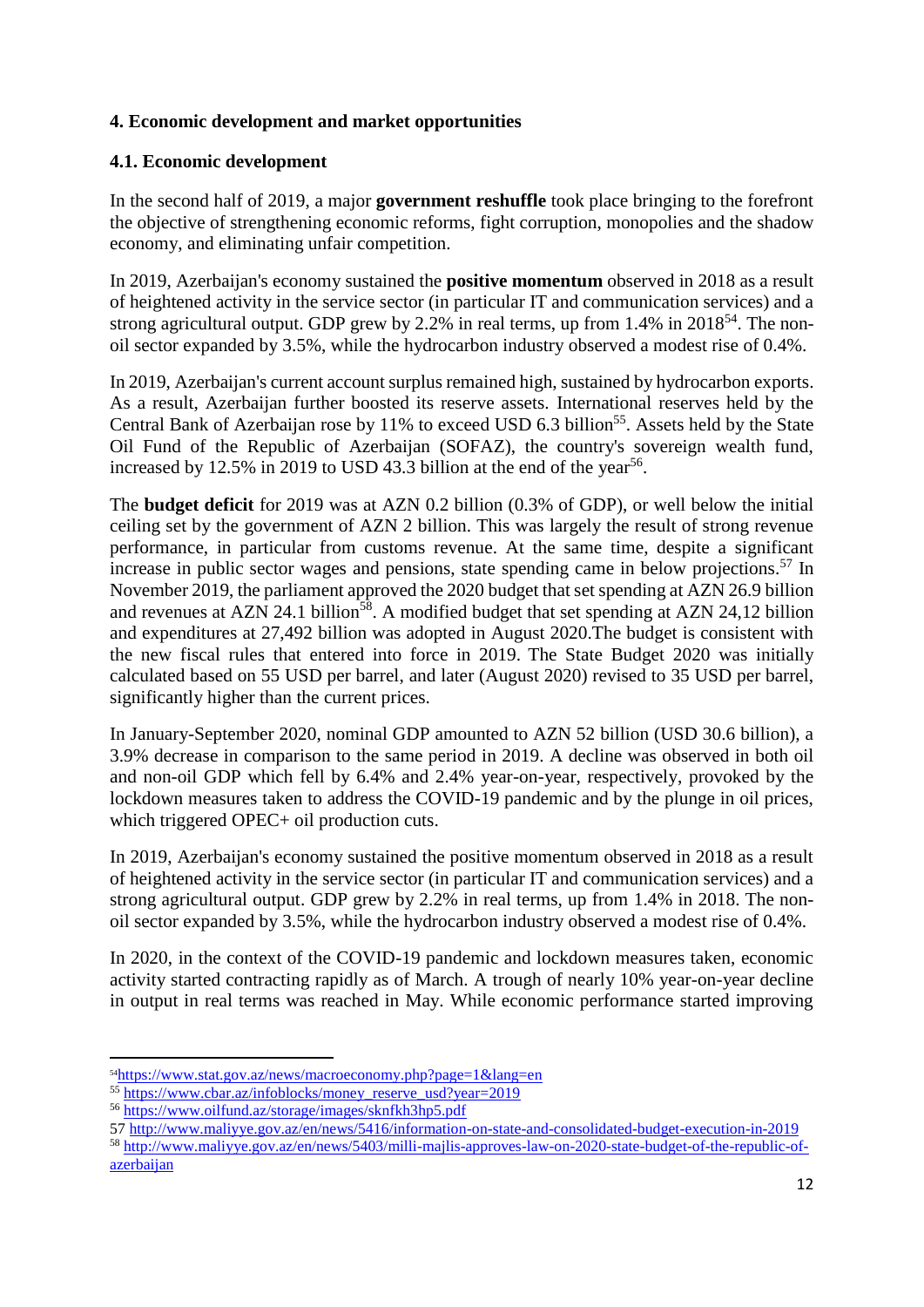afterwards, the economy remains in contractionary mode. The IMF projects GDP growth for 2020 to reach - 4%.

The tourism sector was hit hardest with its share in GDP decreasing from 2.6% in January to 1.3% in September 2020. Quarantine measures were re-imposed and extended until 1 December 2020, limiting land, air, and public transport. Over the first 9 months of 2020, cargo and passenger transport remained significantly reduced as a result leading to a fall in transportation services by 18.5% for cargo and by 37.4% for passengers compared to the same period in 2019. Total services output also decreased by 25.7% in September 2020 compared to January 2020. In contrast, the agriculture and ICT sectors recorded growth of 7.6% and 2.7%, respectively.

Consumer prices increased by 2.9% in January-September 2020 against the same period in 2019. From January to September 2020, investments in the non-oil sector decreased by 14.1% while they rose by 15.2% in the oil and gas sector. Consequently, overall investments decreased by 3.8%.

The nominal monthly wage for the January-August 2020 period amounted to AZN 710 which constitutes an increase of 20.5% compared to the same period in 2019.

Despite its dependence on the oil sector revenues, the country has significant liquidity buffers to face an exogenous shock, as the combined official foreign exchange reserves of the Central Bank and assets of the State Oil Fund are approximately equal to the country's GDP.

The Azerbaijan Investment Holding (AIH) was established in August 2020 to help control the country's state-owned enterprises (SoE) under one umbrella, to accelerate the liberalization process, and raise governance efficiency and management of the non-oil sector.

The authorities took further steps in 2019 to strengthen **public finance management**, by publishing a detailed preliminary budgetary statement ahead of discussions on the 2020 budget, developing measures to improve quality and transparency of recording public debt as well as launching a project to establish a budgetary data management system<sup>59</sup>.

Concerns over the health of the banking sector and supervision remain<sup>60</sup>. In November 2019, the authorities liquidated the recently established financial market regulator and transferred its activities back to the Central Bank of Azerbaijan. Azerbaijan's financial sector will also be challenged by the consequences of the COVID-19 pandemic.

The improvement in the business climate was reflected in the 2020 international rankings. Azerbaijan ranked 34th out of 190 countries in the **World Bank's Doing Business ranking for 2020**<sup>61</sup>. Azerbaijan ranked 1<sup>st</sup> for getting credit and 9<sup>th</sup> for starting a business. However, the country came 105<sup>th</sup> in terms of protecting minority investors and 83<sup>rd</sup> in trading across borders.

Azerbaijan improved its ranking in the **World Economic Forum's Global Competitiveness Index 2019**, with a high score in infrastructures and business dynamics and a somehow lower score on innovation.

1

- <sup>60</sup> [https://www.imf.org/en/Publications/CR/Issues/2019/09/18/Republic-of-Azerbaijan-2019-Article-IV-](https://www.imf.org/en/Publications/CR/Issues/2019/09/18/Republic-of-Azerbaijan-2019-Article-IV-Consultation-Press-Release-Staff-Report-and-Statement-48684)[Consultation-Press-Release-Staff-Report-and-Statement-48684](https://www.imf.org/en/Publications/CR/Issues/2019/09/18/Republic-of-Azerbaijan-2019-Article-IV-Consultation-Press-Release-Staff-Report-and-Statement-48684)
- 61 [https://www.doingbusiness.org/content/dam/doingBusiness/media/Annual-Reports/English/DB2019](https://www.doingbusiness.org/content/dam/doingBusiness/media/Annual-Reports/English/DB2019-report_web-version.pdf) [report\\_web-version.pdf](https://www.doingbusiness.org/content/dam/doingBusiness/media/Annual-Reports/English/DB2019-report_web-version.pdf)

<sup>59</sup> <http://www.maliyye.gov.az/en/news/category/5/news-archive>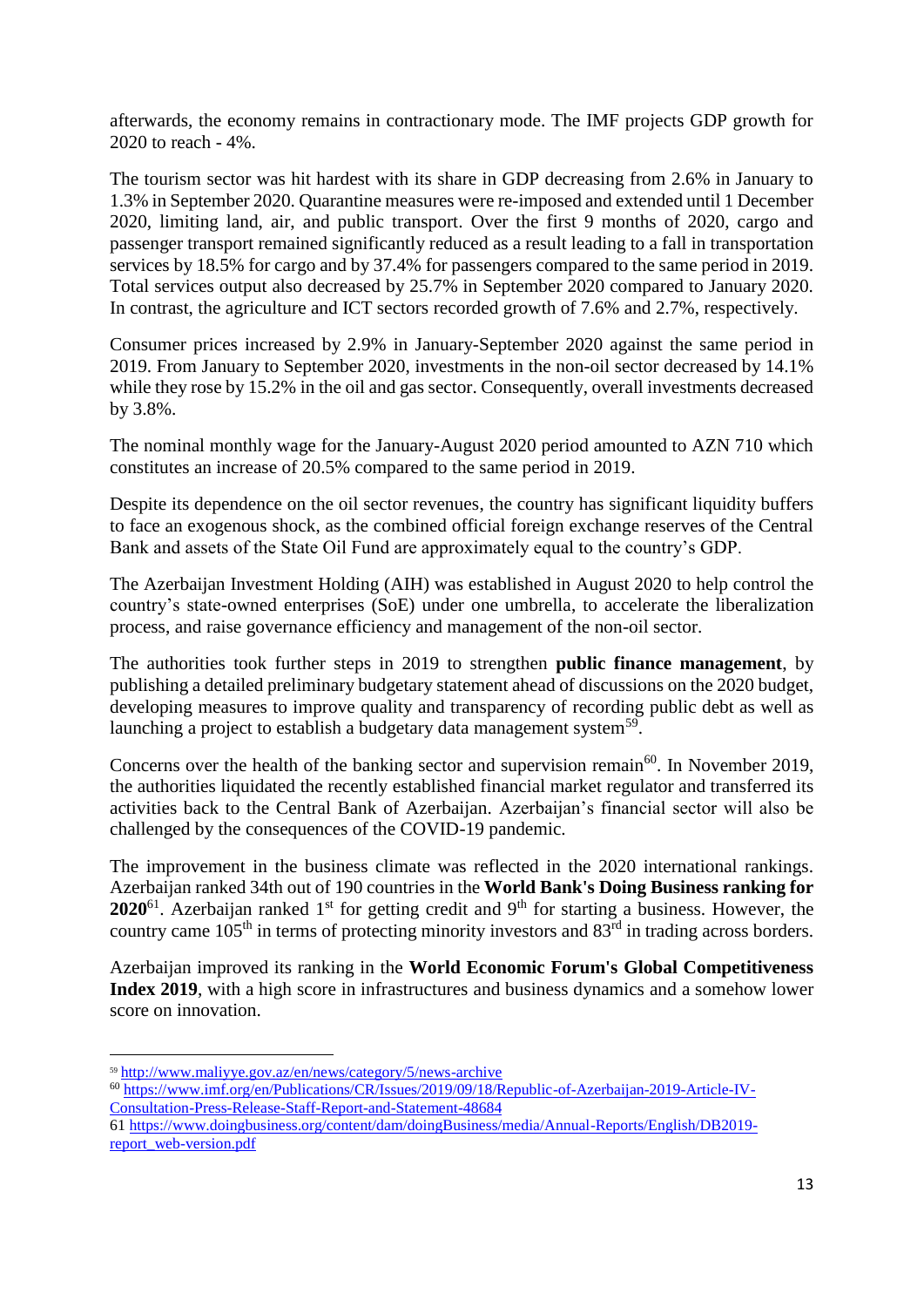In June 2019, the EU organised the fifth **EU-Azerbaijan Business Forum.** The findings of the 2019 EU-Azerbaijan business climate report was presented at the forum. It commended the reforms linked to ASAN e-visa, e-customs services and the revised tax legislation<sup>62</sup>. Further efforts are needed in making the customs system more transparent. According to the report, further efforts are also needed in ensuring that labour skills meet labour market needs. The 2020 EU-Azerbaijan Business Forum was postponed due to COVID-19. FDI inflows increased in 2019 to 1,54 billion USD; up from 1,4 billion USD in  $2018^{63}$ 

To further support SMEs, Azerbaijan passed a law exempting **Micro and Small-Sized Enterprises** from the requirement to be audited $64$ .

A new preferential lending scheme was launched in July 2020 to provide support to entrepreneurs affected by the coronavirus pandemic, especially micro, small and medium businesses.

Presidential decrees on agricultural subsidies<sup>65</sup> and agricultural insurance<sup>66</sup> were also adopted. Agrarian development centres have been established to increase the efficiency of agriculturerelated services in the districts. Driven by an increased overall state support and a bundle of COVID-19 specific measures, the agriculture and food sector continued to perform well in the reporting period<sup>60</sup>, with an increased agricultural output of 8 % for the period from January to September 2020 year on year. Agricultural exports were maintained at 2019 levels. The share of 2020 agricultural GDP in overall GDP or the period increased from 6.2% to 7.6%, also helped by falling oil prices.

On **employment**, on 9 March 2020, the **General Collective Agreement** for 2020-2022 was signed between the Government, the Confederation of Trade Unions and the National Confederation of Entrepreneurs (Employers)<sup> $67$ </sup>. The Agreement is an integral part of the social partnership system and forms the basis for the development and conclusion of specific field agreements.

On 13 February 2020, the President approved a new **Action Plan for years of 2020-2025 on implementation of the 2019-2030 Employment Strategy**<sup>68</sup> . The goal of the strategy is to increase the employment level of population, support decent work and increase labour productivity.

Several legislative acts related to employment and skills development were adopted: i) the **Occupational Safety Fund** was established <sup>69</sup> on 27 September 2019 to provide financial and

 $\overline{a}$ 

<sup>&</sup>lt;sup>62</sup> [https://eeas.europa.eu/sites/eeas/files/eu\\_business\\_climate\\_report\\_2019.pdf](https://eeas.europa.eu/sites/eeas/files/eu_business_climate_report_2019.pdf)

<sup>63</sup> https://unctad.org/system/files/non-official-document/wir20\_fs\_az\_en.pdf

<sup>64</sup> Effective as of 26 May 2019. [https://assets.kpmg/content/dam/kpmg/az/pdf/LegislativeUpdate/legislative](https://assets.kpmg/content/dam/kpmg/az/pdf/LegislativeUpdate/legislative-update-newsletter-may-june-2019.pdf)[update-newsletter-may-june-2019.pdf](https://assets.kpmg/content/dam/kpmg/az/pdf/LegislativeUpdate/legislative-update-newsletter-may-june-2019.pdf)

 $\overline{65}$  Decree of the President of the Republic of Azerbaijan of 27th June 2019 on establishing 'REGULATION of Subsidising Production Of Agricultural Products.' Crops (area, output based and seeds), Livestock (animal husbandry, apiculture and sericulture) and Agriculture production facilities (machinery irritation system and breeding animals) are subsidised.

<sup>&</sup>lt;sup>66</sup> " Presidential decree of June 27 2019 on the application of the Law of the Republic No. 1617-VQ 'on Agricultural Insurance' and the establishment of the Agrarian Insurance Fund.

<sup>67</sup> <https://nk.gov.az/az/document/4342/>

<sup>68</sup> <https://president.az/articles/35787>

<sup>69</sup> <https://nk.gov.az/az/document/4039/>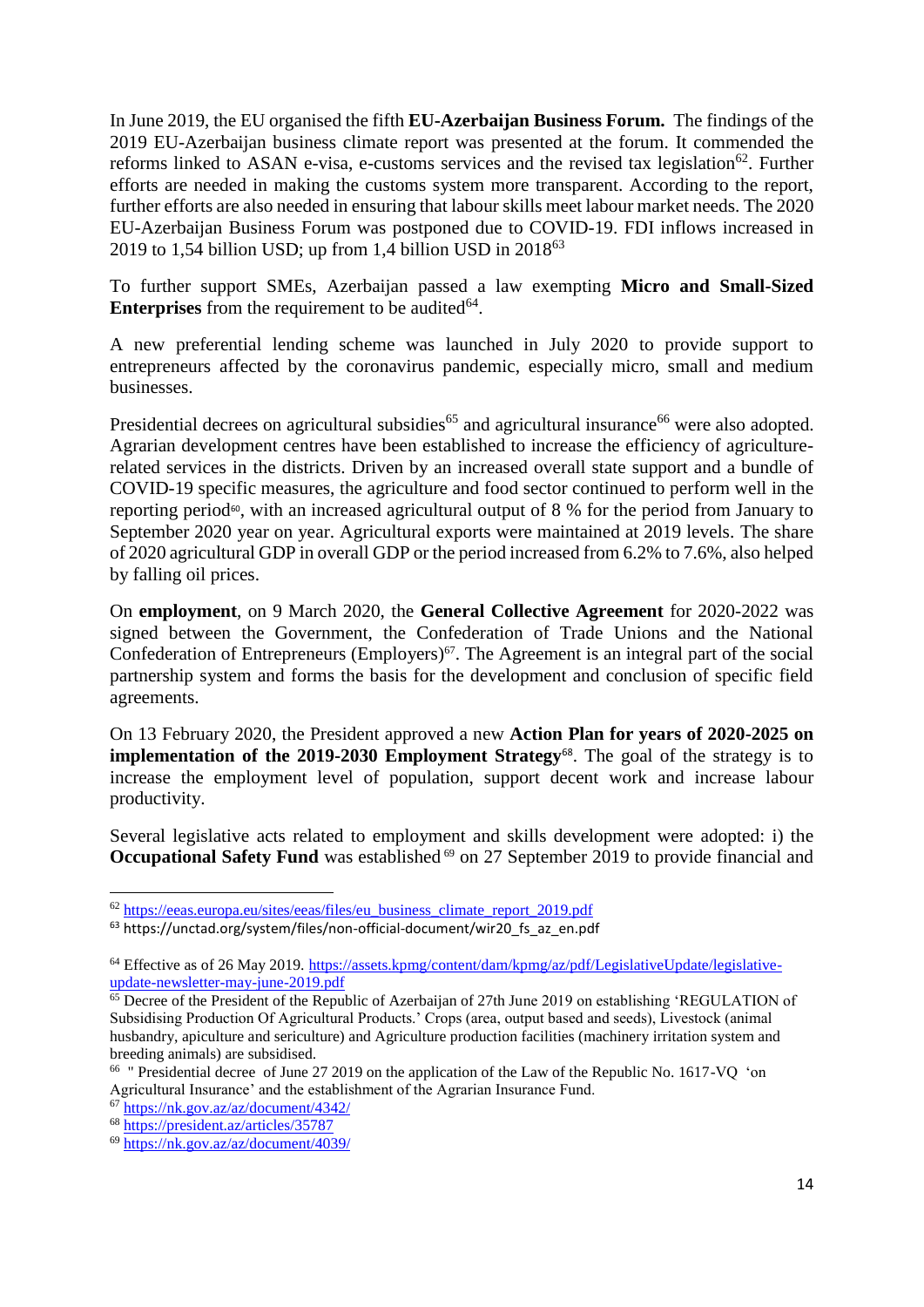technical support to labour safety measures; ii) **Rules for development, updating, approval, registry and prolongation of occupational and qualification standards<sup>70</sup> were developed** with the assistance of an EU project and adopted on 12 December 2019; iii) **Sector Committees for skills development** were established<sup>71</sup> on 12 December 2019, constituting a substantial formal mechanism for ensuring the labour-market relevance of qualifications; iv) **Rules of organising self-employment for unemployed** <sup>72</sup> were approved on 13 May 2020.

Azerbaijan approved the '**2019-2023 State programme on the socioeconomic development of the regions of Azerbaijan'** on 29 January 2019, giving priority to non-oil sector development. In 2019, AZN 8.2 billion were allocated for the implementation of the first year of the State programme. The increase of GDP in non-oil sector was 3.5% and in the industry of non-oil sector was 14%. Loans in the amount of AZN 175 million were given to 1573 entrepreneurs. In 2019, as the result of the state support programmes, the export of agricultural products increased by 14%. Development of 16 agro-parks in the regions was completed in 2019.

According to a Presidential order, 50% of the collected tax income was kept for the use of **local executive authorities** to reduce their dependence on central government. In 2019, the total amount of such income received by executive authorities was AZN 28 million<sup>73</sup>.

Growth in **tourism** continued in 2019 reaching an unprecedented level of 3 million visitors from 192 countries, an increase of more than 11% compared the same period in 2018. During the reporting period, the number of tourists who came from the EU increased by  $22\%^{74}$ . A 2019-2023 Tourism strategy was adopted in February 2019. In 2020, the tourism sector faced serious challenges. Despite the fact that there was around 20% increase in arrivals in January and February of 2020, the number of arrivals in March 2020 dropped by 62% due to the COVID-19 pandemic.

On **taxation**, deductions and exemptions, as well as a cut in the personal income tax rate were introduced<sup>75</sup>.

On **statistics**, Azerbaijan has worked on the revision of the national statistical law in line with the Generic Law on Official Statistics and is implementing the State Programme on Development statistics 2018-2025.

Youth unemployment is decreasing but remains high (12.4% in 2019) against an overall low level on unemployment  $(4.8\%)^{76}$ . A new Youth Employment Programme was launched in April 2019. In June, a presidential order increased the **monthly minimum wage to AZN 250** as of 1 September 2019. A presidential decree of July 2019, established a **National Observatory on Labour Market and Social Protection** under the Ministry of Labour and

1

<sup>70</sup> <https://nk.gov.az/az/document/4128/>

<sup>71</sup> <https://nk.gov.az/az/document/4129/>

<sup>72</sup> <https://nk.gov.az/az/document/4439/>

<sup>73</sup> https://economy.gov.az/article/regionlarin-2019-2023-cu-illerde-sosial-iqtisadi-inkishafi-dovlet-proqramininicrasinin-birinci-ilinin-yekunlarina-hesr-olunan/30687

<sup>74</sup> <https://en.trend.az/business/tourism/3166801.html>

<sup>75</sup> [https://www.imf.org/en/Publications/CR/Issues/2019/09/18/Republic-of-Azerbaijan-2019-Article-IV-](https://www.imf.org/en/Publications/CR/Issues/2019/09/18/Republic-of-Azerbaijan-2019-Article-IV-Consultation-Press-Release-Staff-Report-and-Statement-48684)

[Consultation-Press-Release-Staff-Report-and-Statement-48684](https://www.imf.org/en/Publications/CR/Issues/2019/09/18/Republic-of-Azerbaijan-2019-Article-IV-Consultation-Press-Release-Staff-Report-and-Statement-48684)

<sup>76</sup> https://databank.worldbank.org/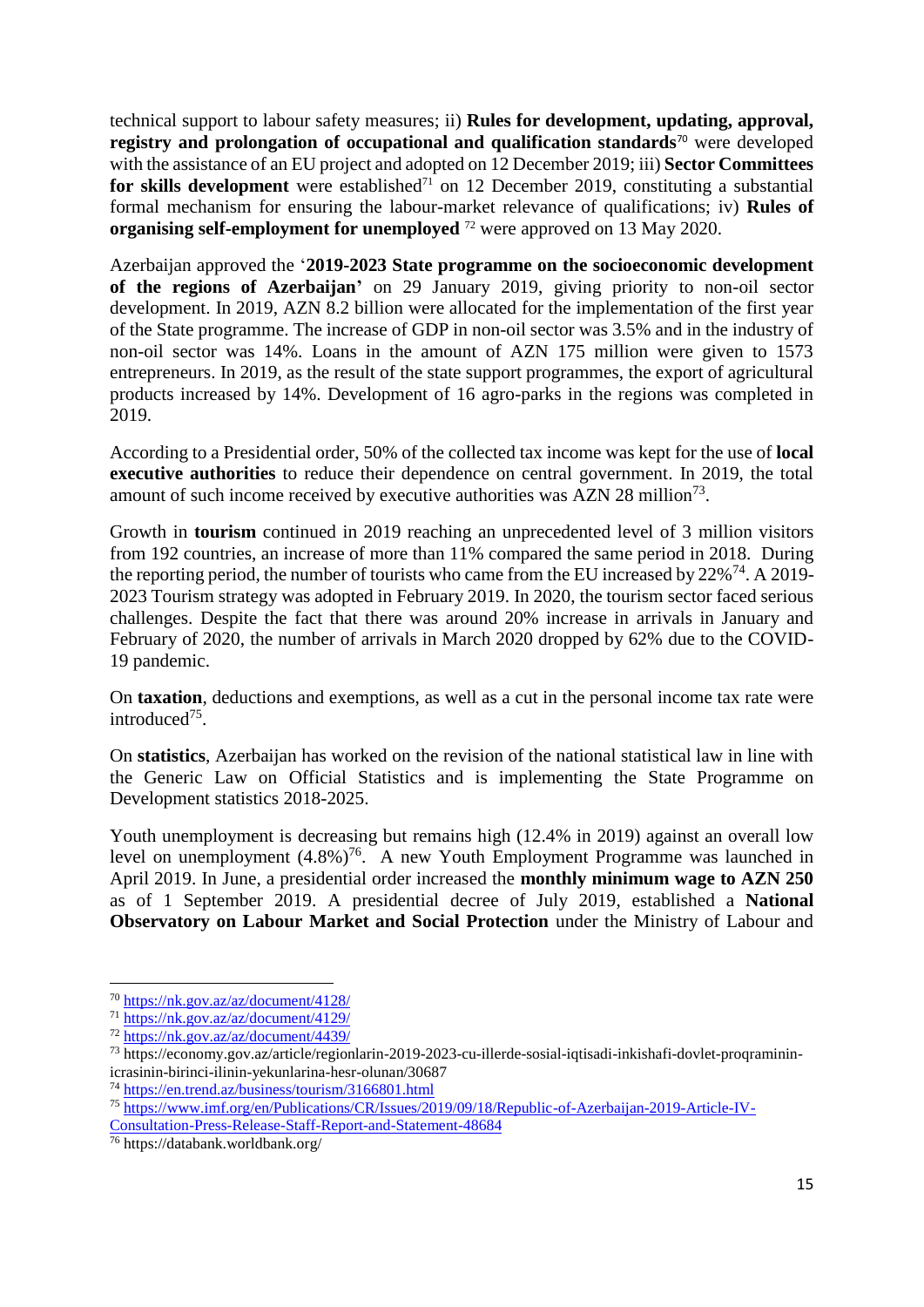Social Protection of Population<sup>77</sup>. Following the establishment of a new Agency for Sustainable and Operational Social Security (DOST) as a one-stop shop for all public social services, including employment services, regional centres are being set-up, with a targeted total number of 31 by 2025.

Amendments to the **Health insurance** law were approved by the parliament<sup>78</sup>. A new institution, the Management Union of Medical Territorial Units, was established to implement **mandatory health insurance** in the country<sup>79</sup>. The payment of compulsory medical insurance premiums has been postponed until January 2021. According to the Law of the Republic of Azerbaijan "On Amendments to the Law of the Republic of Azerbaijan On Health Insurance" of 30 March 2020<sup>80</sup>, the countrywide implementation of compulsory health insurance has been postponed until 2021.

Following the outbreak of the COVID-19 pandemic, in terms of **medical infrastructure**, the Azerbaijani authorities made substantial financial allocations to improve the country's existing medical capacity.

# **4.2. Trade and trade-related matters**

According to year-on-year estimates for January-August 2020, imports decreased by 42.2% and exports by 8.9%. The export of non-oil and gas products amounted to USD 1.2 billion, a decrease by 9.7% compared to the same period of the previous year. As a result, the foreign trade surplus amounted to USD 2.8 billion lying 22.2% below the level recorded in 2019 for the same period.

Total trade between the EU and Azerbaijan amounted to EUR 12.435 billion in 2019. The **EU**  remains Azerbaijan's first trading partner<sup>81</sup>.

The Standardisation law was adopted on 19 July 2019. The Technical regulations law, for which EU provided support since 2008, passed its third reading in the parliament on 30 September 2019. The **Competition code** has not yet been adopted.

On **customs**, 193 companies had joined Azerbaijan's 'green corridor system' by the end of 2019. The EU continues to support the State Customs Committee on its accession to the Convention on a Common Transit Procedure, to the Convention on Simplification of Formalities in Trade in Goods and in the implementation of the New Computerised Transit System.

Little progress can be reported in Azerbaijan's preparations to accede to the **World Trade Organization** (WTO), for which the EU has been providing technical assistance since 2018.

The 2019-2025 **Food safety** programme was approved in April 2019, which aims to align Azerbaijan's food safety system with international food safety standards. Registration of food

<sup>79</sup> [https://its.gov.az/bloq/agentliyin-nezdinde-yeni-qurum-tebib-yaradilir;](https://its.gov.az/bloq/agentliyin-nezdinde-yeni-qurum-tebib-yaradilir)<https://its.gov.az/page/tabib>

**<sup>.</sup>** <sup>77</sup><http://sosial.gov.az/en/>

<sup>&</sup>lt;sup>78</sup> The Law defines two packages of services: basic and additional. The basic package of services includes primary health care services, emergency medical assistance service, while the additional part covers specialized medical care. The citizens of Azerbaijan, foreigners having permanent or temporary residence permit in Azerbaijan and stateless persons are entitled to the basic package of services. The basic package of services is free of charge.<https://its.gov.az/bloq/tibbi-sigorta-haqqinda-qanuna-deyisiklikler-edilib>

<sup>80</sup> <https://its.gov.az/uploads/law/84/965381.pdf>

<sup>81</sup> <https://ec.europa.eu/trade/policy/countries-and-regions/countries/azerbaijan/>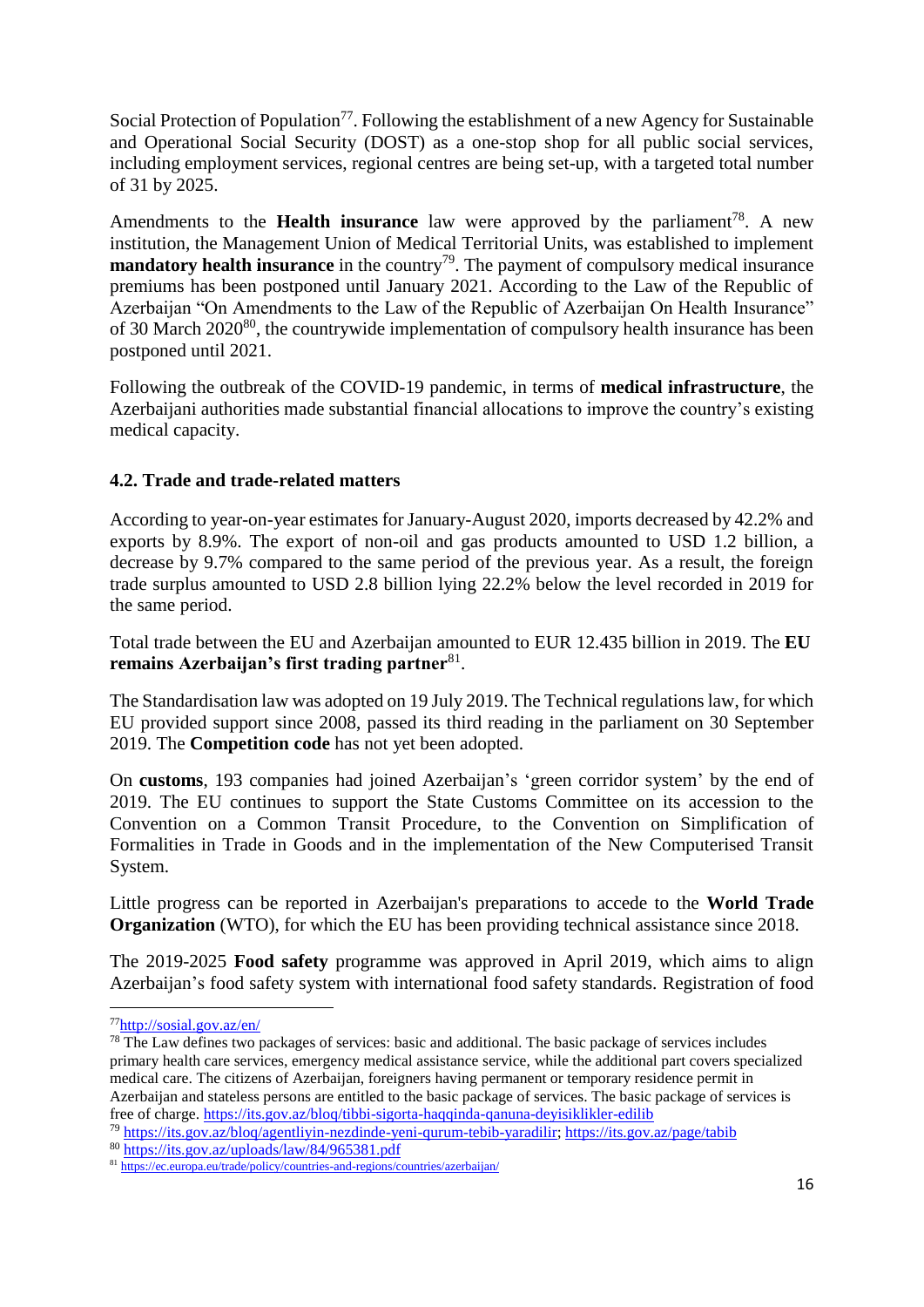business operators is a critical component of the programme as it provides the basis for traceability and risk based inspection. During the reporting period, the number of food business operators registered rose from 11,000 to around 18,000 out of an estimated 50,000 requiring registration.

### **5. Connectivity, energy efficiency, environment and climate action**

A meeting of the EU-Azerbaijan subcommittee on energy, transport and environment was held on 3 December 2019 in Baku.

Azerbaijan continued internal analysis of several provisions of the draft **EU-Azerbaijan common civil aviation area agreement.** In July 2020, an exchange of letters on this matter took place.

Azerbaijan launched **high-speed train** links from Baku to Ganja. Two other destinations Bakuto-Gabala and Baku-to-Astara are planned.

Azerbaijan made progress in implementing priority projects identified under the Indicative TEN-T investment action plan and is close to completing the indicative core TEN-T network, which was extended, in March 2019, to Azerbaijan together with other five countries in the EaP. The EU continues to support the Port of Baku (part of TEN-T) to reinforce its capacities in the implementation of a Green Port Concept and to expand the digital platform to connect the whole supply chain along the Middle Corridor.

In **energy**, Azerbaijan's oil production decreased by 3.3% during 2019 compared to 2018 to approximately 37.5 million tonnes. Azerbaijan exported 31.2 million tons of oil in 2019, which is 4.3 %lower than in 2018. As the Shah Deniz II gas field was coming into operation, gas production increased by 16.3% in 2019 reaching 35.6 bcm. The hydrocarbon sector accounts for some 41%of GDP, 90.7% of exports, and 65% of fiscal revenues. At the more granular fourdigit Harmonized Tariff System code level, crude oil represented Azerbaijan's most valuable exported product in 2019 at 75.4% of the country's total global sales. In the first nine months of 2020, nationwide natural gas production increased by 5,9% compared to the same period of 2019 and amounted to 27.5 billion cubic meters, while oil production declined by 2.1 million tons to 26.1 million tons. The Trans-Adriatic Pipeline (TAP), the final segment of the Southern Gas Corridor is now substantially complete. The first gas deliveries to Europe via TAP are expected to start by the end of 2020. Furthermore, the EU and Azerbaijan will be working towards providing additional gas supplies to the EU and to the Western Balkans by extending the capacities of the TANAP (Trans-Anatolian) - TAP (Trans-Adriatic) pipelines and building additional pipeline connections towards Western Balkans and EU.

On 29 May 2019, the President of Azerbaijan signed an order on accelerating reforms in the energy sector. The draft Law on "Use of Renewable Energy Sources for Electricity Generation" has been submitted to the Presidential Administration, and the National Energy Efficiency Action Plan (NEEAP), developed with the financial support of the EU within the EU4Energy Governance programme, has been submitted to the Ministry of Energy.

The EU continues to support the drafting a the "**Long-Term Energy Strategy for Azerbaijan"** document, prepared by the COWI/Exergia consortium, which analyses various policy options and scenarios until 2050, based on a robust assessment of energy supply, demand and the potential for renewables and energy efficiency, taking into account COVID-19 impact.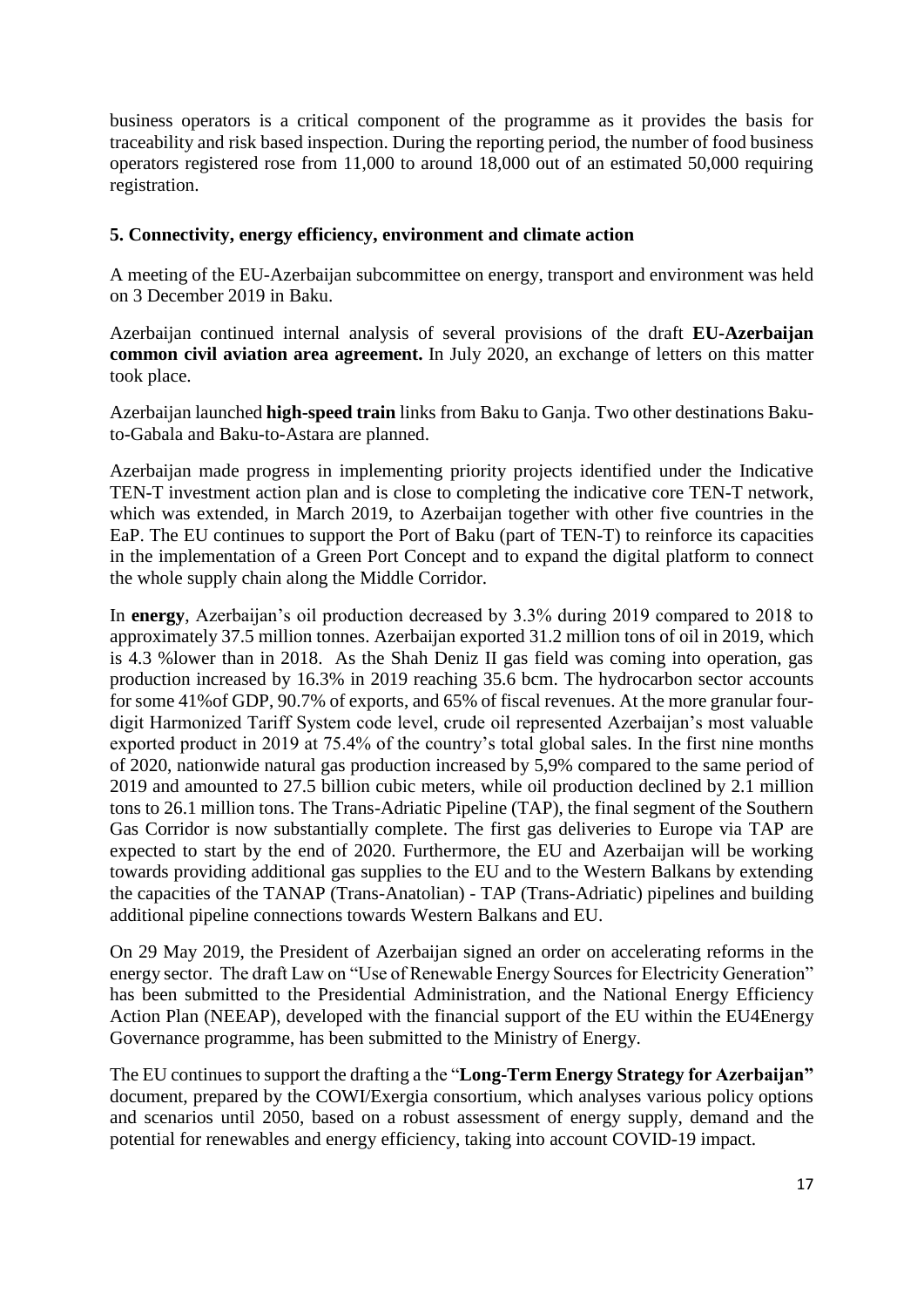Azerbaijan joined the E5P Eastern Europe Energy Efficiency and Environment Partnership in November 2019.

As regards **the environment**, the Presidential order on 15 April and 27 July 2020 introduced measures to ensure efficient use of water resources. The Action plan on the rational use of water resources 2020-2022 was approved, aiming to improve the water supply and quality for all water users. The Ministry of Ecology and Natural Resources is in charge of the implementation of the plan. The adoption of the EU assisted Water strategy is inscribed in the above action plan.

### **6. Mobility and people-to-people contacts**

The fifth meeting of the EU-Azerbaijan Joint Readmission Committee was held on 9 September 2019. Overall, a good implementation of the agreement was observed, taking into account the satisfaction of EU Member States with the readmission cooperation by the Azerbaijani authorities, but also the significant increase in the return rate (based on Eurostat data – from 54 % in 2017 to 91 % in 2018 and 97 % in 2019).

The EU-Azerbaijan Joint Visa Facilitation Committee took place in Baku on 6 November 2019. Positive cooperation in the implementation of the agreement was observed, while a number of issues for improvement were identified. The refusal rate has decreased (from 13.1% in 2017 to 10.5% in 2018) and the percentage of Schengen visas allowing for multiple entries has been steadily increasing reaching 40.4% in 2018. During the COVID-19 pandemic, EU Member States have as a rule not been issuing multiple entry Schengen visas but there were some exceptions (e.g. periodic medical treatment). Since July/August, EU Member States have resumed issuing national single entry visas for specific reasons. Azerbaijan still requires EU citizens to obtain a visa to travel and enter its territory and will continue to apply the agreement on a reciprocal basis. The country has put in place an electronic system for issuing e-visas (whose beneficiaries include EU citizens), for single entry and for a stay of up to 30 days.

On **education**, the government approved the classifications for a Bachelor's degree on 12 February 2019 and the classifications for a Master's degree on 10 May 2019<sup>82</sup>. The new classification entered into force for the start of the new academic year in September 2019<sup>83</sup>.

Partnerships with employers are progressing, the government signed a memorandum of cooperation with several large enterprises. The State Agency for **Vocational Education** (SAVE) initiated more than 100 cooperation agreements between agencies, schools and the private sector. The Vocational Education Development Fund was established<sup>84</sup>. The Fund is a public legal entity that supports the development of vocational education. Budget allocation to Vocational Education and Training (VET) was increased in 2019 (by AZN 11.7 million more than in 2018) but VET still has a very low share in the education budget.

Azerbaijan signed eleven Horizon 2020 grant agreements and received a contribution of EUR 488,300 from the EU in the area of inclusive, innovative and reflective societies, and in the area of food and sustainable agriculture. Currently Azerbaijan is benefitting least out of all EaP partners from the opportunities offered under Horizon 2020.

**.** 

<sup>82</sup> <http://www.e-qanun.az/framework/42257>

<sup>83</sup> <https://cabmin.gov.az/az/document/3426/print/>

<sup>84</sup> <https://nk.gov.az/az/document/4694/>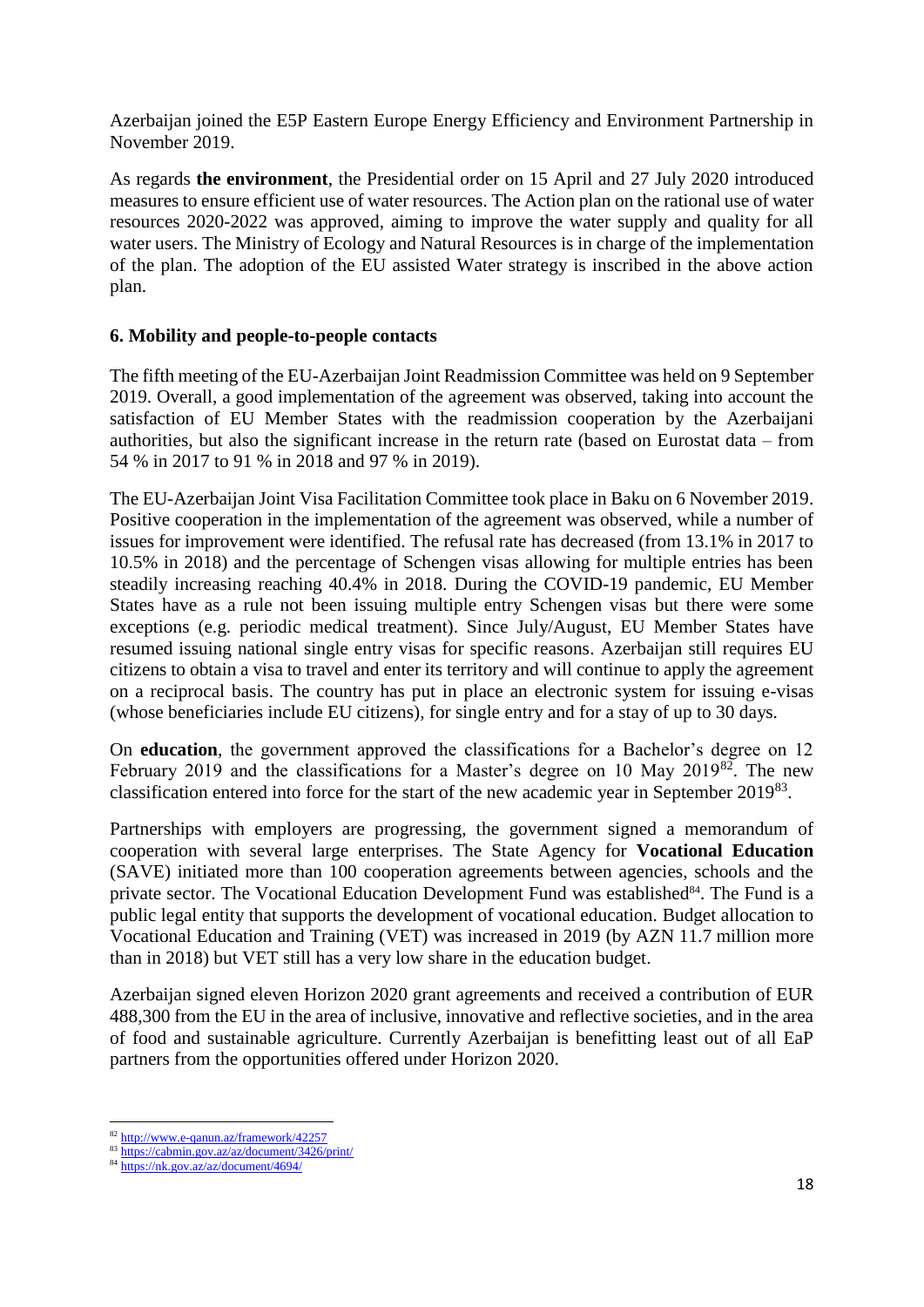The EU Delegation to Azerbaijan organized, in partnership with 8 EU Member States and third countries as well as local partners, the 2nd edition of the "Fantazia" Cultural Heritage Festival from 1 to 15 November 2019 in Baku, Ganja and Nij village of Gabala.

## **7. EU financial assistance**

In October 2019, the EU adopted a **Partnership Priorities Facility**, combining funds from Azerbaijan's 2019 and 2020 bilateral allocations for a total amount of EUR 27 million, to support the implementation of the Partnership Priorities in a number of key areas, including governance, economy, connectivity and people-to-people contacts. The Facility is a key part of EU response to COVID-19 in Azerbaijan.

EU bilateral assistance to Azerbaijan continues in a wide range of sectors, including **agriculture & rural development and education**. The 'EU4Lankaran programme' accounted for EUR 13.5 million of support to fruit and vegetable producers in the Lankaran region, and the 'Education for Employment programme' accounted for EUR 13.5 million of further support in improving the education system, in particular on skills development.

In **judicial governance**, the EU supported improvements to the efficiency of the judiciary, establishment of a mediation system, legal aid and improving prison services.

The EU continues to provide **financial support to civil society**. Funding under thematic programmes continued to be channelled through international organisations (Unicef, OHCHR, UNDP), while direct grants to Civil Society Organisations (CSOs) are provided under bilateral sectoral programmes in education, rural development and domestic violence. Also, through the regional Civil Society Facility, a EUR 3 million contribution agreement was signed with UNDP in November 2020 to support social entrepreneurship in Azerbaijan.

Azerbaijan continues to use **Twinning and TAIEX**, with 6 ongoing twinning projects and participation in a large number of TAIEX events in 2020. Since the COVID-19 pandemic started, TAIEX assistance focused on adapting the public administration to the new context, working on sectors such as higher education, food safety and the rule of law. The Twinning instrument supports sectors such as standardisation, business statistics, higher education, agriculture, customs and fight against domestic violence.

Azerbaijan benefits from a number of EU regional programmes, including **EU4Business**, **EU4Energy**, **EU4Environment**, **EU4Climate**, **EU4Youth**, **EU4Digital**, Statistics Through Eastern Partnership (STEP), **Council of Europe Partnership for Good Governance and CyberEast project**.

EU assistance at local level took place under the **Covenant of Mayors for Climate and Energy**  and the **Mayors for Economic Growth (M4EG).** Currently, the Covenant has two signatories and M4EG has ten signatories from Azerbaijan.

In February 2020, the EU launched the EU project "Strengthening capacity of the Ministry of Labour and Social Protection of Population of Azerbaijan in the area of skills anticipation and workforce planning" that supports the establishment of a National Observatory.

Azerbaijan also benefits from EU programmes such as **ERASMUS+** and **HORIZON 2020**. Ten ongoing Erasmus+ projects help the Azerbaijani higher education system and institutions build their capacity to align with the European Higher Education Area.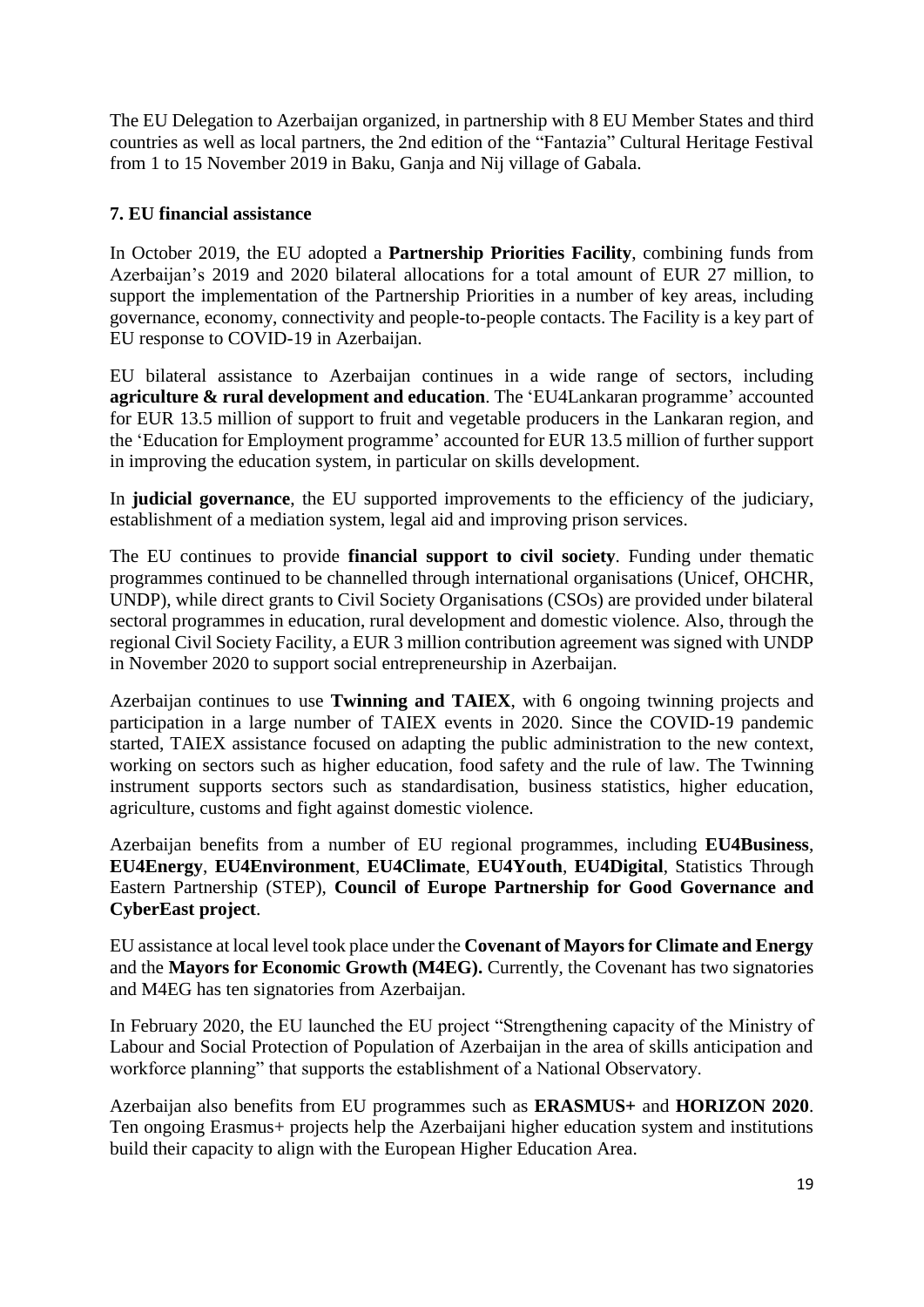Under the last call of the **Capacity Building for Higher Education**, 6 projects with participation of 24 universities from Azerbaijan were selected. The Baku Business University will coordinate one of these projects.

During 2015-2020, Azerbaijan universities participated in 19 projects with total budget of EUR 8.8 million that represents 10.1% of the total among 6 EaP countries.

In **research and innovation**, the participation of Azerbaijan's institutions in Horizon 2020 is limited to two regional coordination and support actions (Black Sea Horizon and EaP Plus), a single research and innovation action (SIM4NEXUS) and two Marie Sklodowska Curie actions.

Azerbaijan's **Shamakhy Astrophysical Observatory** is a partner of the Project "Physics of Extreme Massive Stars" (POEMS) co-funded by the Horizon 2020 programme under the Marie Skłodowska-Curie Research and Innovation Staff Exchanges RISE.

Azerbaijan has two ongoing bilateral **Neighbourhood investment platform** operations with the European Bank for Reconstruction and Development (EBRD): i) Regional road reconstruction project (EUR 3.4 million grant, EUR 681 million loan), and ii) Azerbaijan Agricultural Finance Facility (EUR 1.6 million grant, USD 40 million loan). In November 2019, Azerbaijan joined the Eastern Europe energy efficiency and environment partnership (E5P) programme.

Azerbaijan participates in 7 projects as part of the EU Chemical Biological Radiological and Nuclear Risk Mitigation Centres of Excellence Initiative as well as from projects on nuclear security under the umbrella of the Instrument contributing to Stability and Peace (IcSP).

Azerbaijan benefited from regional EU support to fight the COVID-19 pandemic, including the delivery of PPEs (10,000 face shields, 10,000 protective goggles, 140,000 respirators and 8,000 isolation gowns) delivered to health facilities across the country, scaling up testing capacity and training 400 health care workers.

The **European Partnership for the peaceful settlement of the conflict over Nagorno-Karabakh** continued to fund innovative peacebuilding activities to positively influence the Nagorno-Karabakh conflict settlement process. In addition, a complementary regional **EU4Dialogue** programme was approved in 2019 aiming to contribute to peacebuilding in the EaP region, including Nagorno-Karabakh. Moreover, the EU has provided in total EUR 3.9 million in humanitarian funding following the outbreak of hostilities in the Nagorno-Karabakh conflict zone on 27 September 2020.

## **8. Conclusion and outlook**

Over the reporting period, major reform processesin Azerbaijan pursued the objective of further diversifying and modernising its economy and expanding trade opportunities. The country also adopted major socioeconomic measures and is looking to strengthening its governing institutions. The EU will continue supporting the economic diversification and recovery of Azerbaijan and promoting reforms - including of the judiciary - to improve the business climate in the country and benefit the people – all the more important in the context of the COVID-19 pandemic.

The conclusion of the new EU-Azerbaijan agreement remains not only a political priority reflecting the importance of the EU-Azerbaijan partnership, but it will also support the